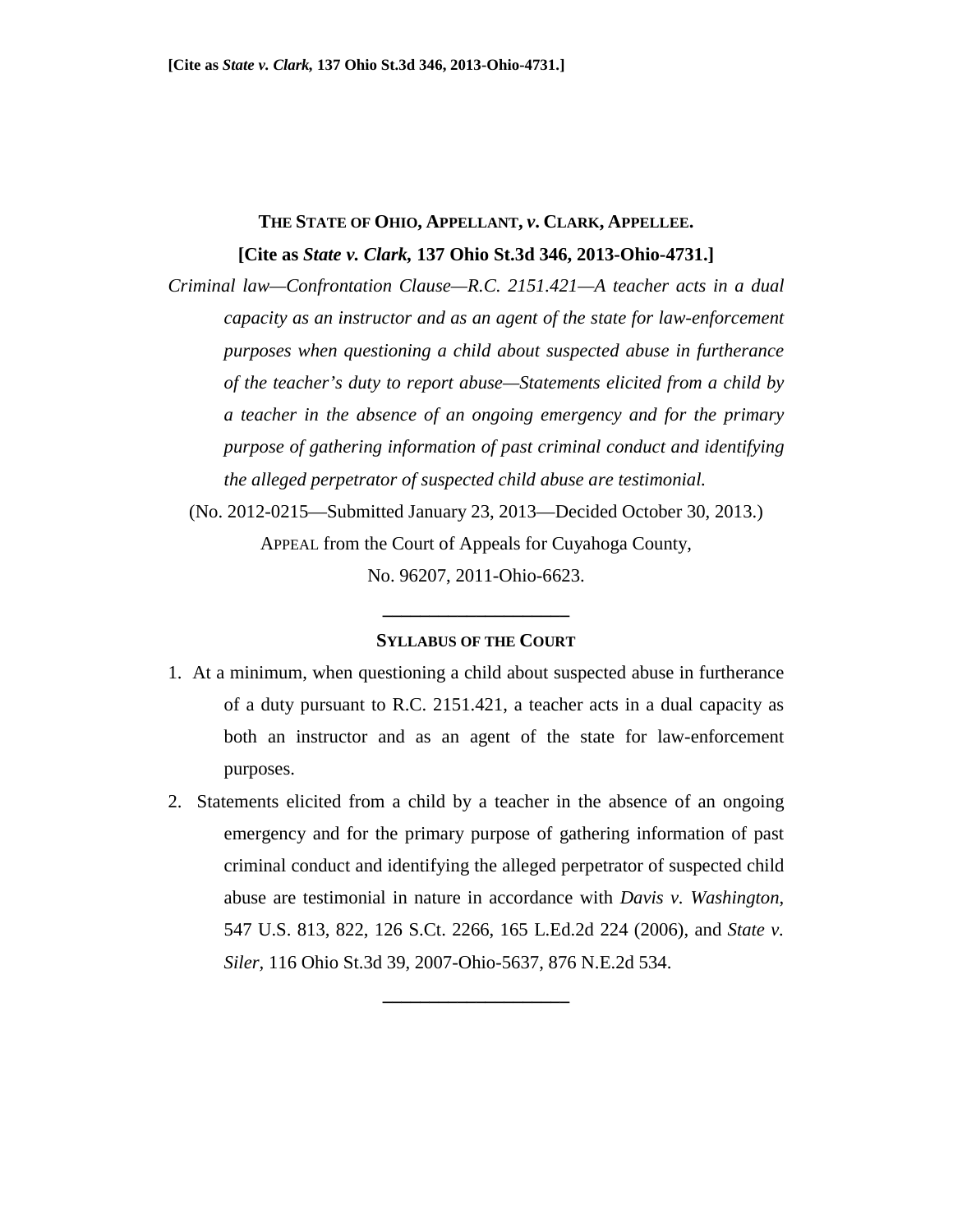## **O'DONNELL, J**.

**{¶ 1}** The issue in this case is whether the trial court violated Darius Clark's constitutional right to confront the witnesses against him when it admitted a hearsay statement that three-and-a-half-year-old L.P. made to his preschool teacher, Debra Jones, in response to questions asked about injuries to his eye and marks on his face observed upon his arrival at a preschool day care.

**{¶ 2}** In *Davis v. Washington*, 547 U.S. 813, 822, 126 S.Ct. 2266, 165 L.Ed.2d 224 (2006), the court enunciated the primary-purpose test to determine whether a statement made to a law-enforcement officer or an agent of law enforcement in the course of an investigation is testimonial or nontestimonial.

**{¶ 3}** We adopted that test in *State v. Siler*, holding:

"Statements are nontestimonial when made in the course of police interrogation under circumstances objectively indicating that the primary purpose of the interrogation is to enable police assistance to meet an ongoing emergency. They are testimonial when the circumstances objectively indicate that there is no such ongoing emergency, and that the primary purpose of the interrogation is to establish or prove past events potentially relevant to later criminal prosecution."

116 Ohio St.3d 39, 2007-Ohio-5637, 876 N.E.2d 534, paragraph one of the syllabus, quoting *Davis* at 822.

**{¶ 4}** At the time Jones questioned L.P., she acted as an agent of the state for purposes of law enforcement because at a minimum, teachers act in at least a dual capacity, fulfilling their obligations both as instructors and also as state agents to report suspected child abuse pursuant to R.C. 2151.421, which exposes them to liability if they fail to fulfill this mandatory duty. Because the circumstances objectively indicate that no ongoing emergency existed and that the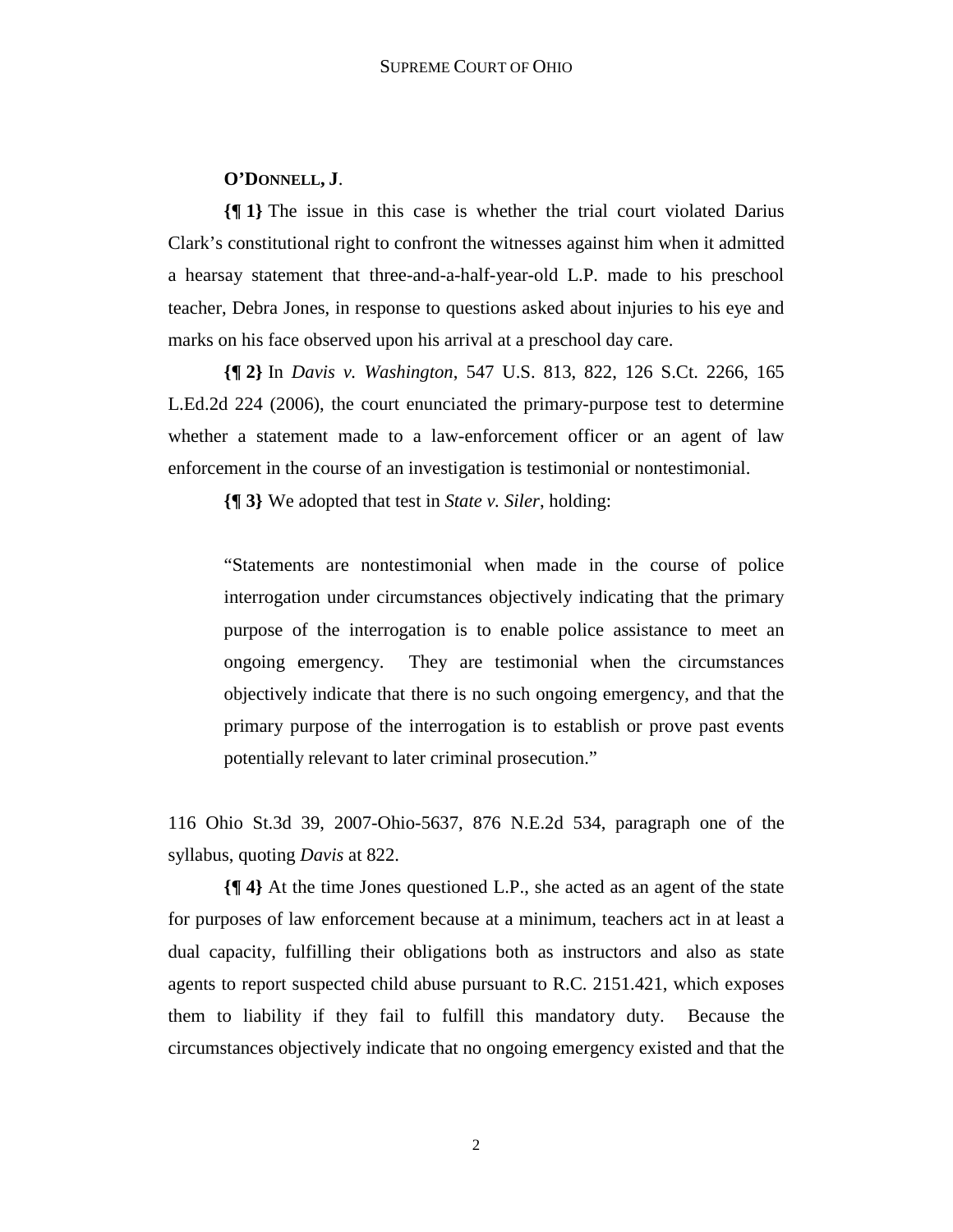primary purpose of the questioning was to establish or prove past events potentially relevant to a later prosecution, the statement L.P. made to his preschool teacher is testimonial in nature, and its admission into evidence violated Clark's right to confront witnesses under the Sixth Amendment to the United States Constitution.

**{¶ 5}** Accordingly, we affirm the judgment of the court of appeals.

#### **Factual and Procedural History**

**{¶ 6}** Darius Clark lived with his girlfriend, T.T., her three-year-old son, L.P., and her two-year-old daughter, A.T. On March 17, 2010, Clark dropped off L.P. at the William Patrick Day Head Start Center in Cleveland. While in the center's lunchroom, one of L.P.'s preschool teachers, Ramona Whitley, observed that L.P.'s left eye appeared bloodshot and bloodstained. She asked him, "What happened?" and L.P. at first said nothing but then replied, "I fell." Whitley asked, "How did you fall and hurt your face?" and L.P. answered, "I fell down."

**{¶ 7}** On arriving in the brighter light of the classroom, Whitley looked again at L.P. and saw "[r]ed marks, like whips of some sort" on L.P.'s face. Whitley, "in shock," got the attention of the class's lead teacher, Debra Jones.

**{¶ 8}** When Jones saw L.P.'s eye, she said, "He needs to go to Ms. Cooper, my supervisor. After I looked at him, I said, you know, I'm going to take him to Ms. Cooper." Jones then asked, "Who did this? What happened to you?" L.P. "seemed kind of bewildered. He said something like Dee, Dee." Jones described L.P. as "Out. Staring out. And I was asking him—he almost looked uncertain, but he said, Dee." Because L.P. had only attended the school for a short time, Jones could not be certain that the child understood her questions. Jones escorted L.P. to the school office. She testified that when the supervisor, Cooper, observed L.P.'s injuries, she said, "Whoever seen [sic] him first got to make the call." As a result, Whitley called 696-KIDS and made a report of suspected child abuse.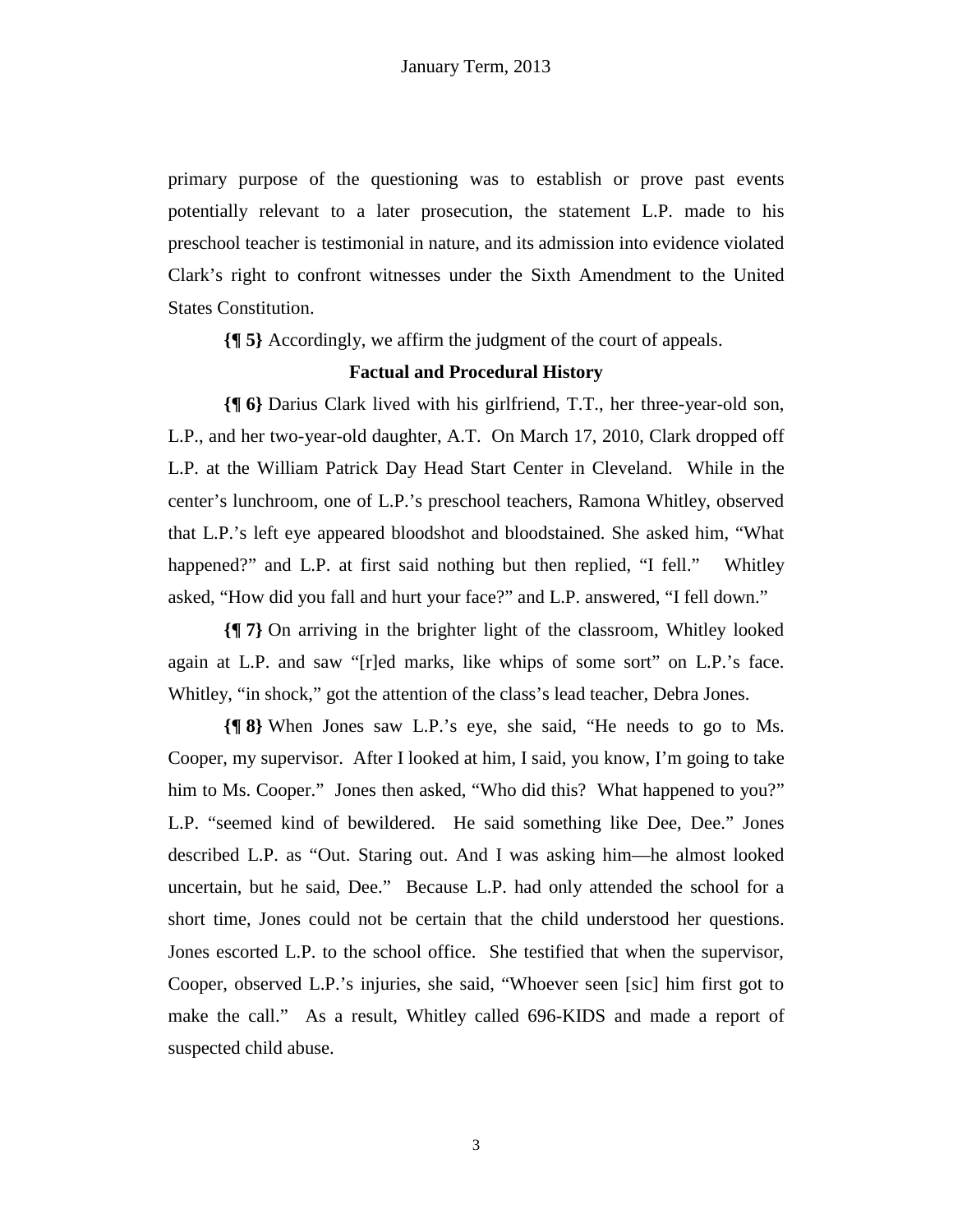**{¶ 9}** In response, the Cuyahoga County Department of Child and Family Services ("CCDCFS") sent a social worker to the school to question L.P. Clark arrived at the school while the social worker was questioning L.P. and denied responsibility for L.P.'s injuries. Clark then left with the child.

**{¶ 10}** The next day, a social worker located T.T.'s children at the home of Clark's mother and took them to the hospital. A physician determined that L.P. had bruising in various stages of development and abrasions consistent with having been struck by a linear object and that A.T. had bruising, burn marks, a swollen hand, and a pattern of sores at her hairline. The physician suspected child abuse and estimated that the injuries occurred between February 28 and March 18, 2010.

**{¶ 11}** A grand jury indicted Clark on one count of felonious assault relating to L.P., four counts of felonious assault relating to A.T., two counts of endangering children, and two counts of domestic violence. The trial court declared L.P. incompetent to testify but denied Clark's motion in limine to exclude L.P.'s out-of-court identification statements. Seven witnesses testified regarding the statements made by L.P.: Jody Remington, a Cleveland police detective; Sarah Bolog, a CCDCFS social worker; Howard Little, a CCDCFS intake social worker; Whitley and Jones; the children's maternal grandmother; and the children's maternal great-aunt. Unexplained in this record, and highlighted by the court of appeals in its opinion, is that the trial court declared L.P. incompetent to testify at the time of trial, yet it permitted testimony about statements this incompetent three-and-a-half-year-old child made to his teachers six months earlier. The jury found Clark guilty of all charges, except for one count relating to A.T., and the court thereafter sentenced Clark to an aggregate 28-year prison term.

**{¶ 12}** Clark appealed, claiming that the trial court violated his right to confrontation by allowing witnesses to testify about the statements L.P. made to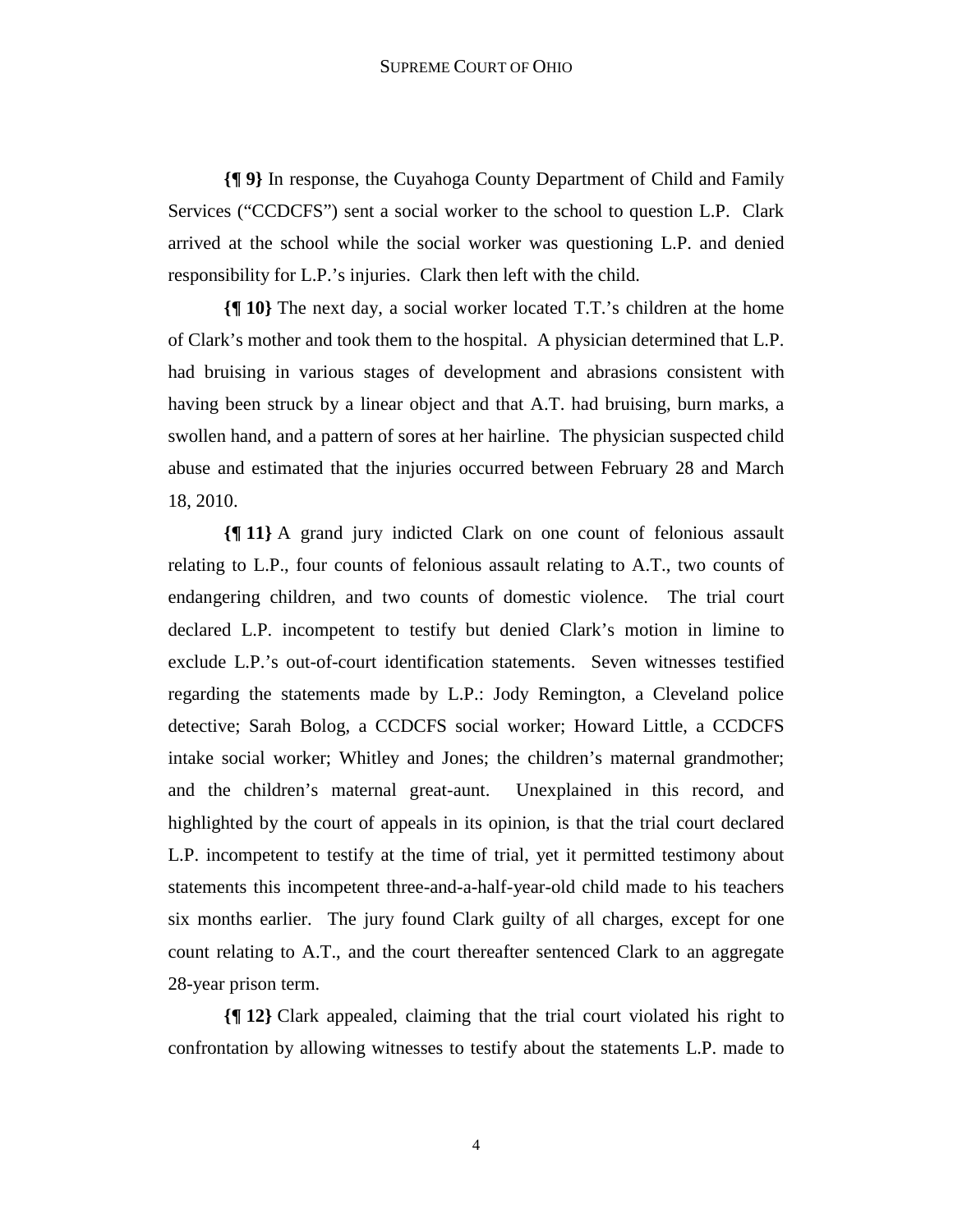his preschool teachers. The court of appeals held that the trial court abused its discretion when it permitted Detective Remington, Bolog and Little (the social workers), and Whitley and Jones (the preschool teachers) to testify regarding L.P.'s statements, because they were testimonial and their admission violated the Confrontation Clause. *State v. Clark*, 8th Dist. Cuyahoga No. 96207, 2011-Ohio-6623, 2011 WL 6780456, at ¶ 19, 26, 31, and 35. The appellate court reversed Clark's convictions and remanded the matter for a new trial. *Id.* at ¶ 72. We accepted the state's appeal challenging only the exclusion of testimony from Whitley and Jones and asserting that it did not violate the Confrontation Clause; the state did not appeal the decision of the appellate court that testimony from Detective Remington and from social workers Bolog and Little violated the Confrontation Clause and was therefore inadmissible.

## **Law and Analysis**

#### *Teachers as Agents of Law Enforcement*

**{¶ 13}** Ohio law imposes a duty on all school officers and employees, including administrators and employees of child day-care centers, to report actual or suspected child abuse or neglect. R.C. 2151.421, the source of that duty, provides:

 $(A)(1)(a)$  No person described in division  $(A)(1)(b)$  of this section who is acting in an official or professional capacity and knows, or has reasonable cause to suspect based on facts that would cause a reasonable person in a similar position to suspect, that a child under eighteen years of age \* \* \* has suffered or faces a threat of suffering any physical or mental wound, injury, disability, or condition of a nature that reasonably indicates abuse or neglect of the child shall fail to immediately report that knowledge or reasonable cause to suspect to the entity or persons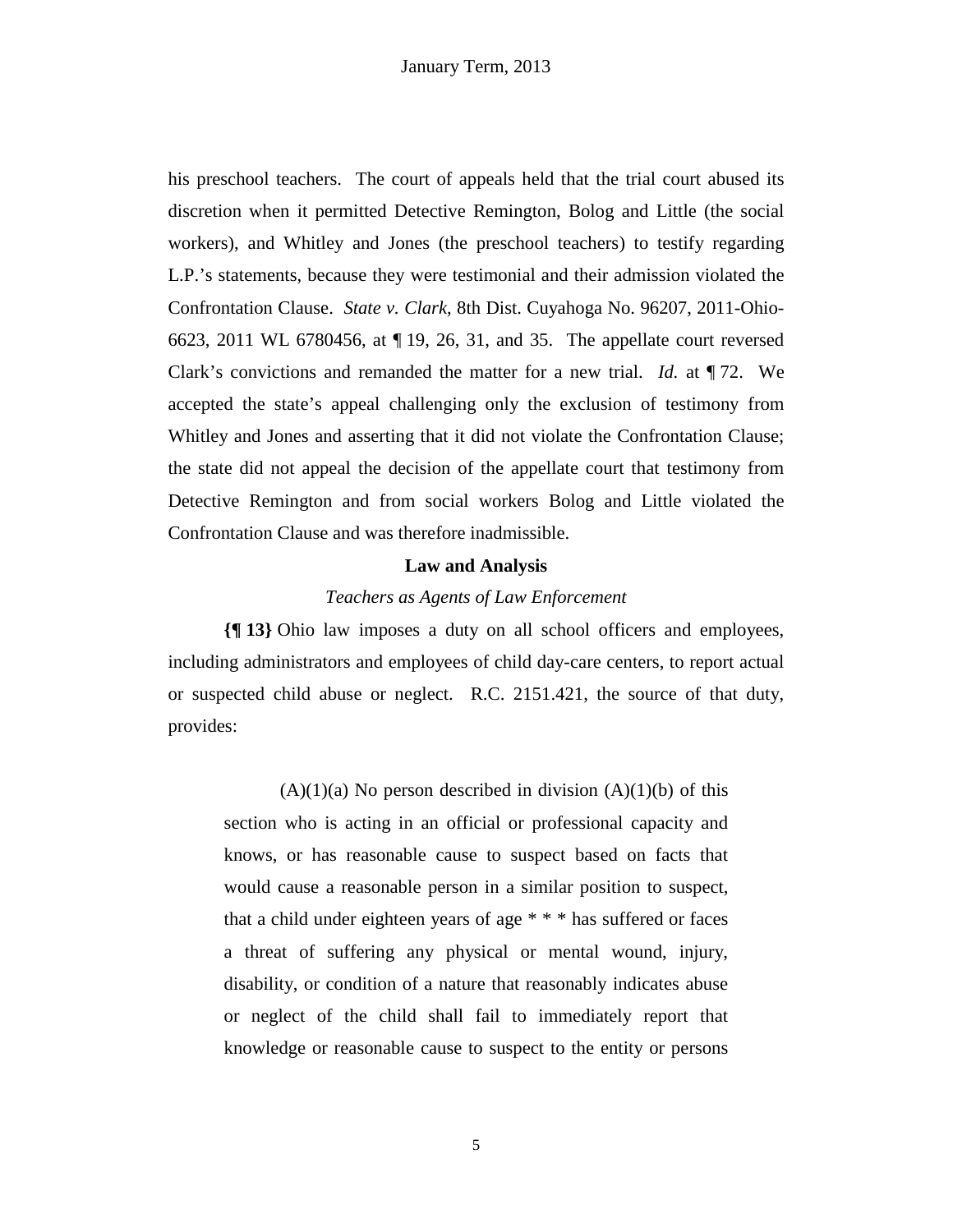specified in this division. Except as provided in section 5120.173 of the Revised Code, the person making the report shall make it to the public children services agency or a municipal or county peace officer in the county in which the child resides or in which the abuse or neglect is occurring or has occurred. \* \* \*

(b) Division  $(A)(1)(a)$  of this section applies to any person who is an \* \* \* administrator or employee of a child day-care center; \* \* \* administrator or employee of a certified child care agency or other public or private children services agency; school teacher; school employee; school authority \* \* \*.

**{¶ 14}** In *Yates v. Mansfield Bd. of Edn.*, 102 Ohio St.3d 205, 2004-Ohio-2491, 808 N.E.2d 861, ¶ 30, we noted that R.C. 2151.421 imposes mandatory reporting duties on teachers and others listed in the statute because they are among the "most likely and qualified persons to encounter and identify abused and neglected children" and have "the necessary training or skill to detect the symptoms of child abuse." As the court further explained:

[w]hile \* \* \* the primary purpose of reporting is to facilitate the protection of abused and neglected children rather than to punish those who maltreat them, *it is clear that the General Assembly considered identification and/or prosecution of the perpetrator to be a necessary and appropriate adjunct in providing such protection*, especially in the institutional setting. Thus, R.C.  $2151.421(F)(1)$  and (2) provide that children services agencies shall investigate each report of known or suspected child abuse in cooperation with law enforcement to determine, among other things, "the cause of the injuries \* \* \* and the person or persons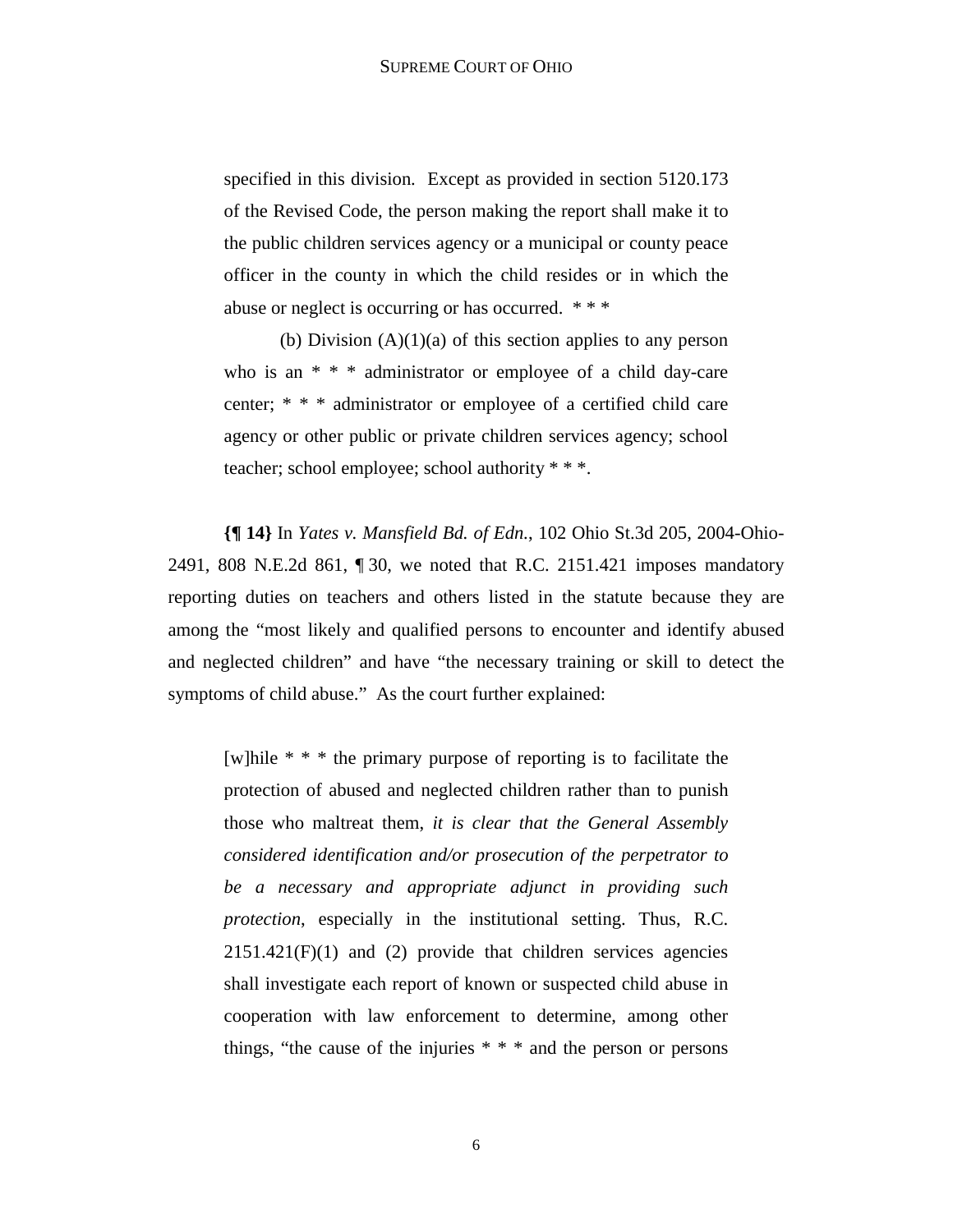responsible" and "make any recommendations to the county prosecuting attorney or city director of law that it considers necessary to protect *any children* that are brought to its attention."

### (Emphasis added in part.) *Id.* at ¶ 25.

**{¶ 15}** Thus, prosecution for criminal acts of child abuse is expressly contemplated by the reporting statute as a means of protecting children. And in order to effectuate that purpose, R.C. 2151.421(C) requires the person reporting the abuse to provide a written report if one is requested by the receiving agency. Further, a failure to report suspected child abuse is a criminal offense pursuant to R.C. 2151.99(C), and R.C. 2151.421(M) makes a mandated reporter "liable for compensatory and exemplary damages to the child who would have been the subject of the report that was not made."

**{¶ 16}** Although a teacher's questioning of a child about suspected injury is consistent with a duty to report potential abuse and arises from a concern to protect a child, the United States Supreme Court's Confrontation Clause analysis requires that we ascertain the "primary purpose" for the questioning. Here, the circumstances objectively indicate that the primary purpose of the questions asked of L.P. was not to deal with an existing emergency but rather to gather evidence potentially relevant to a subsequent criminal prosecution. His teachers reacted to manifest signs of child abuse and complied with their statutory and professional duties to report it to child-protection authorities. They did not seem to believe his story that he had fallen and instead focused on who caused the injuries. Notably, Jones's first question on seeing L.P. was "Who did this?" And his teachers did not treat the situation as involving any ongoing medical emergency. L.P. did not complain of his injuries, he did not have any need for urgent medical care, and his teachers did not render any medical treatment. Immediately after L.P. responded, Whitley called 696-KIDS and made a report, and shortly thereafter, a social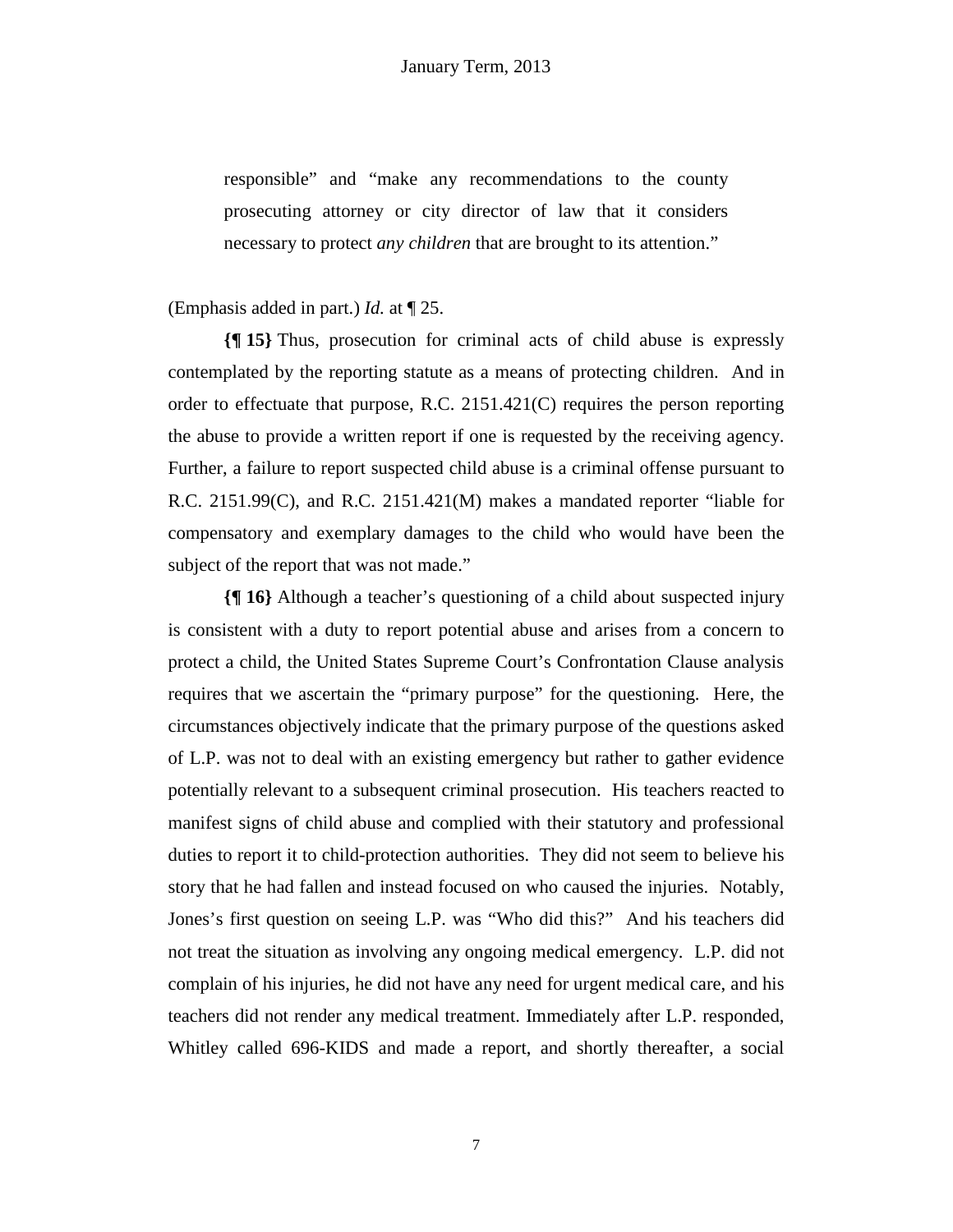worker, Little, arrived at the school to further investigate the allegation of abuse; within two days, both teachers gave formal statements to police.

**{¶ 17}** The purpose of a teacher's duty to report suspicions of child abuse is to protect children, and information reported to teachers can be used by childprotection agencies to separate the child from a dangerous situation as the investigation unfolds. It can lead to counseling for the family or even the permanent removal of the child from the parents' custody. Here, the information also led to criminal prosecution, and therefore the use of the child's statements implicates the defendant's constitutional rights. When teachers suspect and investigate child abuse with a primary purpose of identifying the perpetrator, any statements obtained are testimonial for purposes of the Confrontation Clause.

## *Admission of Out-of-Court Statements*

**{¶ 18}** The Sixth Amendment to the United States Constitution provides: "In all criminal prosecutions, the accused shall enjoy the right  $* * *$  to be confronted with the witnesses against him \* \* \*."

**{¶ 19}** In *Crawford v. Washington,* 541 U.S. 36, 124 S.Ct. 1354, 158 L.Ed.2d 177 (2004), the court recognized that the interpretation of the Sixth Amendment articulated in *Ohio v. Roberts*, 448 U.S. 56, 100 S.Ct. 2531, 65 L.Ed.2d 597 (1980), could not be reconciled with the historical underpinnings of the Confrontation Clause. It held that the Sixth Amendment "commands, not that evidence be reliable, but that reliability be assessed in a particular manner: by testing in the crucible of cross-examination." *Crawford* at 61. Because the Sixth Amendment guarantees the accused's right to confront those who "bear testimony," *id*. at 51, the Confrontation Clause bars admission of testimonial statements unless the witness appears at trial or, if the witness is unavailable, the accused had a prior opportunity for cross-examination. *Id*. at 59. The court explained that "[w]hatever else the term ['testimonial'] covers, it applies at a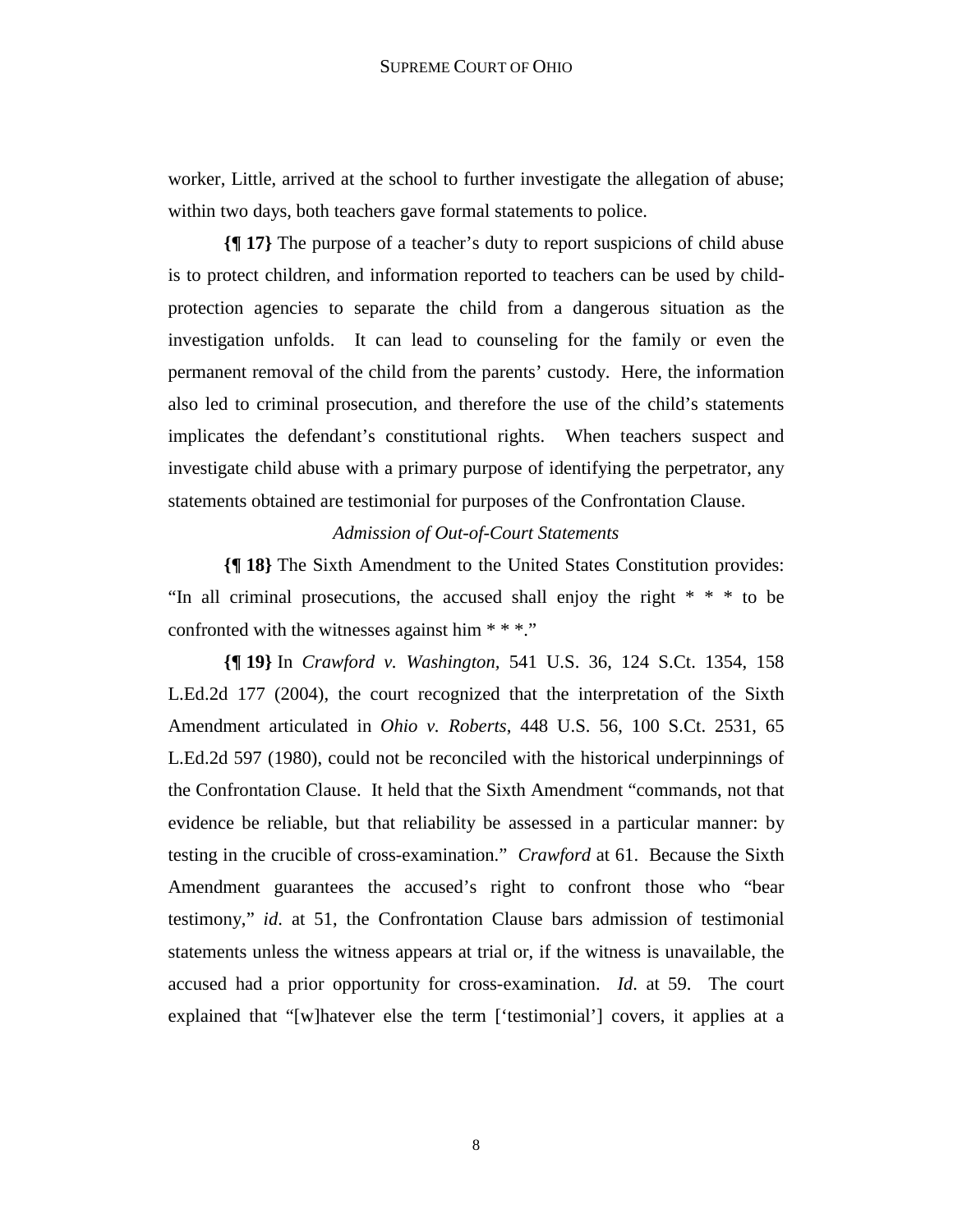minimum to prior testimony at a preliminary hearing, before a grand jury, or at a former trial; and to police interrogations." *Id*. at 68.

**{¶ 20}** Two years later, the court revisited the issue in the consolidated cases of *Davis v. Washington* and *Hammon v. Indiana*, 547 U.S. 813, 126 S.Ct. 2266, 165 L.Ed.2d 224 (2006). Both cases involved statements by domesticviolence victims who did not testify at trial: in *Davis*, the victim made statements to a 9-1-1 operator identifying her assailant and describing his whereabouts immediately after an assault, whereas in *Hammon*, the victim made statements to police officers responding to a domestic-violence complaint after they had secured the scene. In those cases, the court distinguished police interrogations that relate to an ongoing emergency from those that relate to past criminal conduct. In considering whether the statements made in the context of those two different situations were testimonial, the court formulated the primary-purpose test: "Statements are nontestimonial when made in the course of police interrogation under circumstances objectively indicating that the primary purpose of the interrogation is to enable police assistance to meet an ongoing emergency. They are testimonial when the circumstances objectively indicate that there is no such ongoing emergency, and that the primary purpose of the interrogation is to establish or prove past events potentially relevant to later criminal prosecution." *Id*. at 822.

**{¶ 21}** Applying the primary-purpose test in *Davis*, the court determined that the objective circumstances surrounding the victim's interrogation indicated that "its primary purpose was to enable police assistance to meet an ongoing emergency." *Id.* at 828. The court reasoned that "the nature of what was asked and answered [during the 9-1-1 call], again, viewed objectively, was such that the elicited statements were necessary to be able to *resolve* the present emergency, rather than simply to learn  $**$  \* what had happened in the past." (Emphasis sic.) *Id.* at 827. In addition, the victim's call "was plainly a call for help against bona"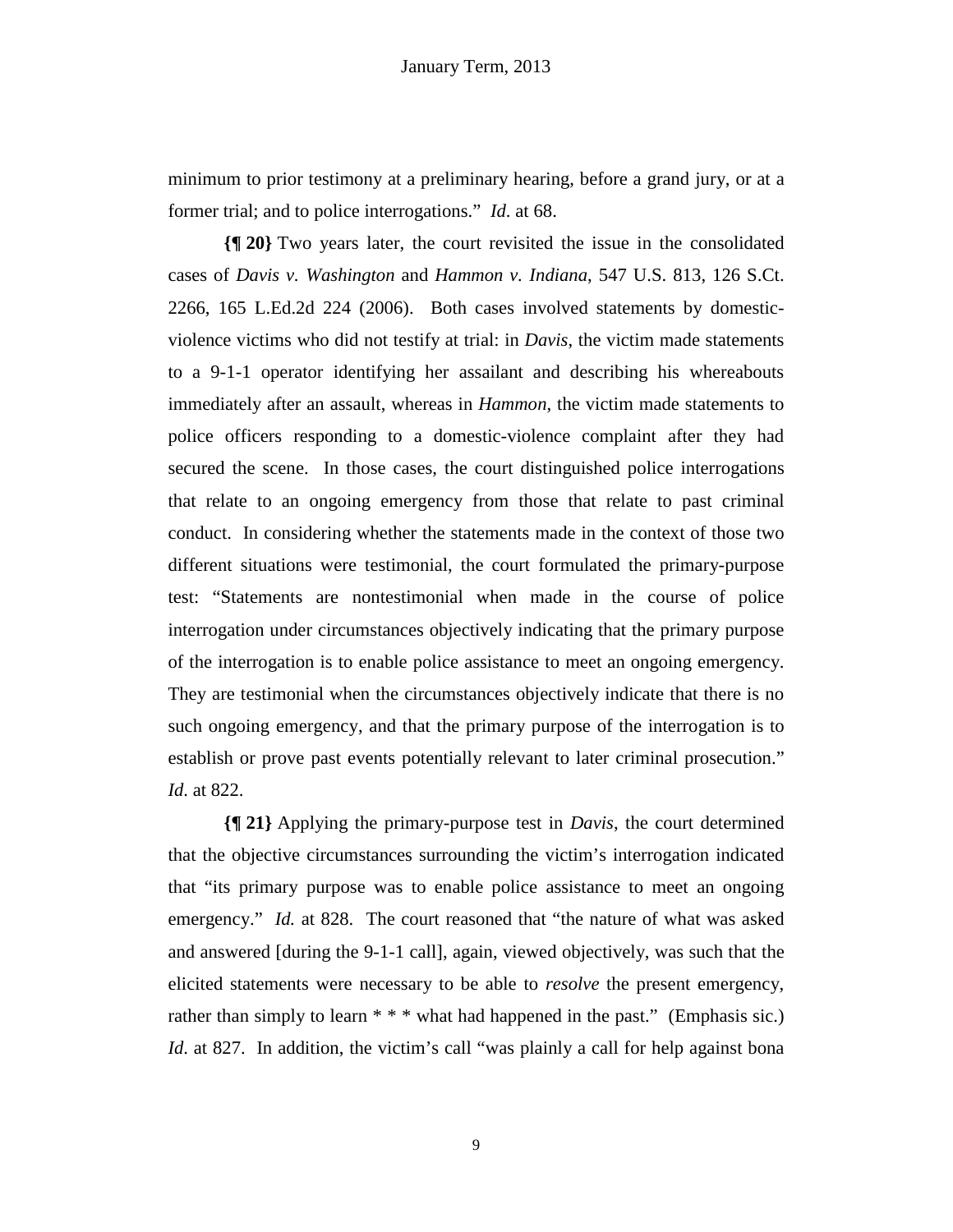fide physical threat" and involved "frantic answers" given "in an environment that was not tranquil, or even \* \* \* safe." *Id.* Accordingly, the court held that the statements were nontestimonial, and therefore were admissible. *Id.* at 828.

**{¶ 22}** Application of the primary-purpose test in *Hammon* produced a contrary result: the court concluded that the statements were testimonial and were barred by the Sixth Amendment. *Id*. at 830. The court stated that there was "no immediate threat" to the victim and "no emergency in progress" because the police had separated the abusive husband from the wife, *id.* at 829-830, and it reasoned that when the officer questioned the victim, he was "not seeking to determine (as in *Davis)* 'what is happening' but rather 'what happened.' " *Id.* at 830. The court concluded that "[o]bjectively viewed, the primary, if not indeed the sole, purpose of the interrogation was to investigate a possible crime." *Id.* 

**{¶ 23}** Ohio adopted the primary-purpose test in *State v. Siler* and, relying on *Davis*, held that the primary-purpose test applies to a child declarant's statements made to police or to those the court determines to be police agents. In that case, we concluded that a child's statement to a detective, after the crime scene had been secured, was testimonial and not admissible under the Sixth Amendment.

**{¶ 24}** The United States Supreme Court recently clarified the primarypurpose test in *Michigan v. Bryant*, \_\_ U.S. \_\_, 131 S.Ct. 1143, 179 L.Ed.2d 93 (2011), providing further explanation of the "ongoing emergency" discussed in *Davis*. In *Bryant*, police officers responded to a call about a shooting and found the victim, Anthony Covington, lying on the ground with a gunshot wound. The officers asked Covington, " 'what had happened, who had shot him, and where the shooting had occurred.' " *Id.* at 1150. Covington told the police that he and the defendant, Richard Bryant, had had a conversation through the back door of the defendant's house. Covington explained that when he turned to leave, he was shot through the door but then drove to the gas station where the police found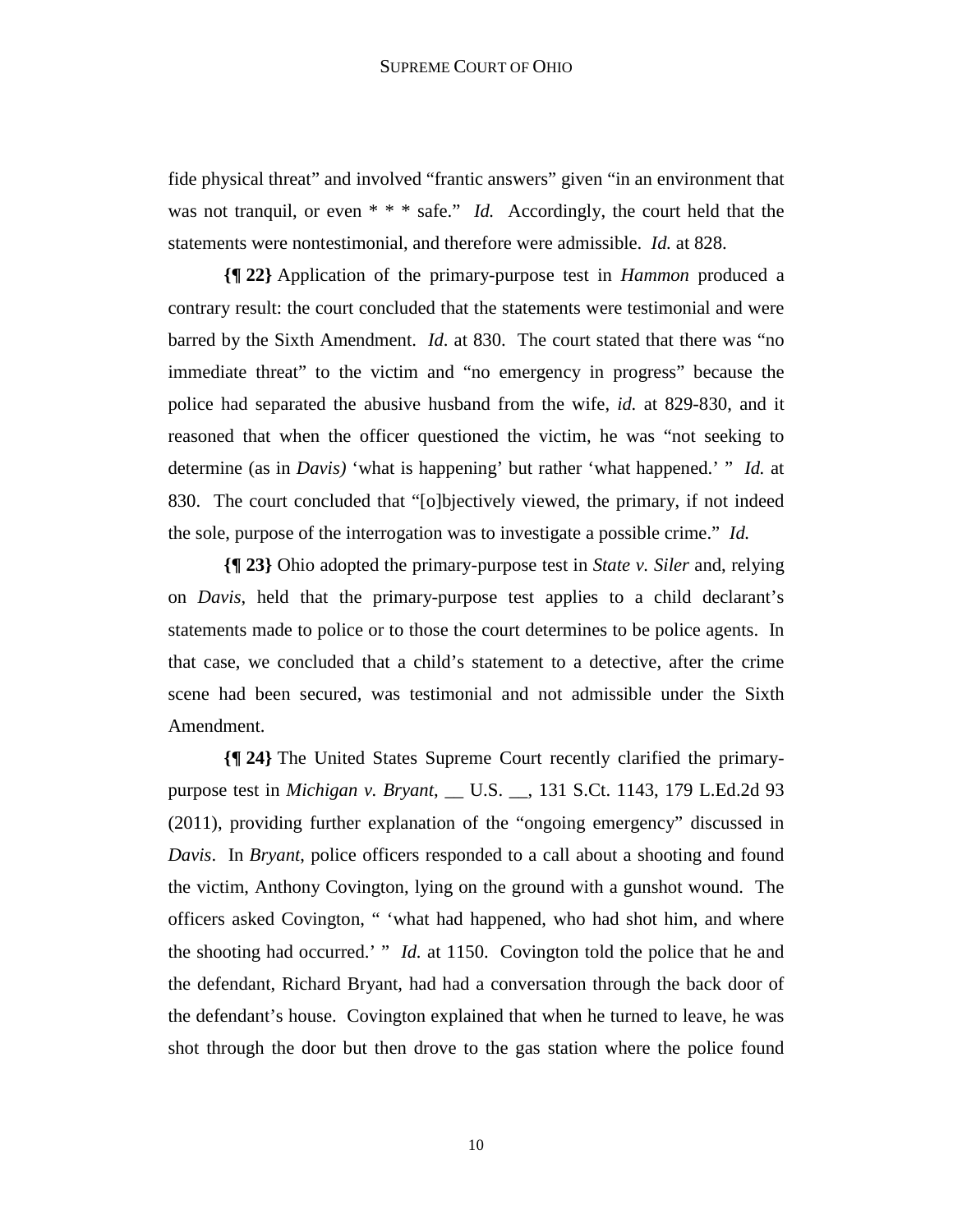him; he died within hours. At trial, the police officers who spoke with Covington testified about what he had said.

**{¶ 25}** Determining that the primary purpose of the statements was to enable the police to deal with an ongoing emergency, the court held that Covington's statements identifying the shooter as "Rick" and the location of the shooting were nontestimonial statements. *Id.* at 1166-1167. The court emphasized that determining whether the purpose of the interrogation is to deal with an ongoing emergency or to establish past events for later criminal prosecution is a factor in the analysis. *Id.* at 1160. The crux of the analysis of the circumstances of the encounter between the declarant and the police does not involve the subjective or actual purpose of the participants in the encounter but "the purpose that reasonable participants would have had" as determined from the participant's statements and actions and the circumstances involved. *Id.* at 1156. The focus must be on the perspective of the parties at the time of the interrogation and not in hindsight. "If the information the parties knew at the time of the encounter would lead a reasonable person to believe that there was an emergency, even if that belief was later proved incorrect, that is sufficient for purposes of the Confrontation Clause." *Id.* at 1157, fn. 8.

**{¶ 26}** The court explained that "whether an emergency exists and is ongoing is a highly context-dependent inquiry." *Id*. at 1158. It noted that the zone of potential victims is more narrow in domestic-violence cases than in cases of public threat and that the neutralization of harm to the first victim does not end the assessment of whether an emergency is ongoing, because there may be a continuing threat to first responders or the public at large. *Id.* 

**{¶ 27}** In addition, the court reiterated its earlier observation that " 'a conversation which begins as an interrogation to determine the need for emergency assistance' " can " 'evolve into testimonial statements.' " *Id.* at 1159, quoting *Davis*, 547 U.S. at 828, 126 S.Ct. 2266, 165 L.Ed.2d 224. This evolution

11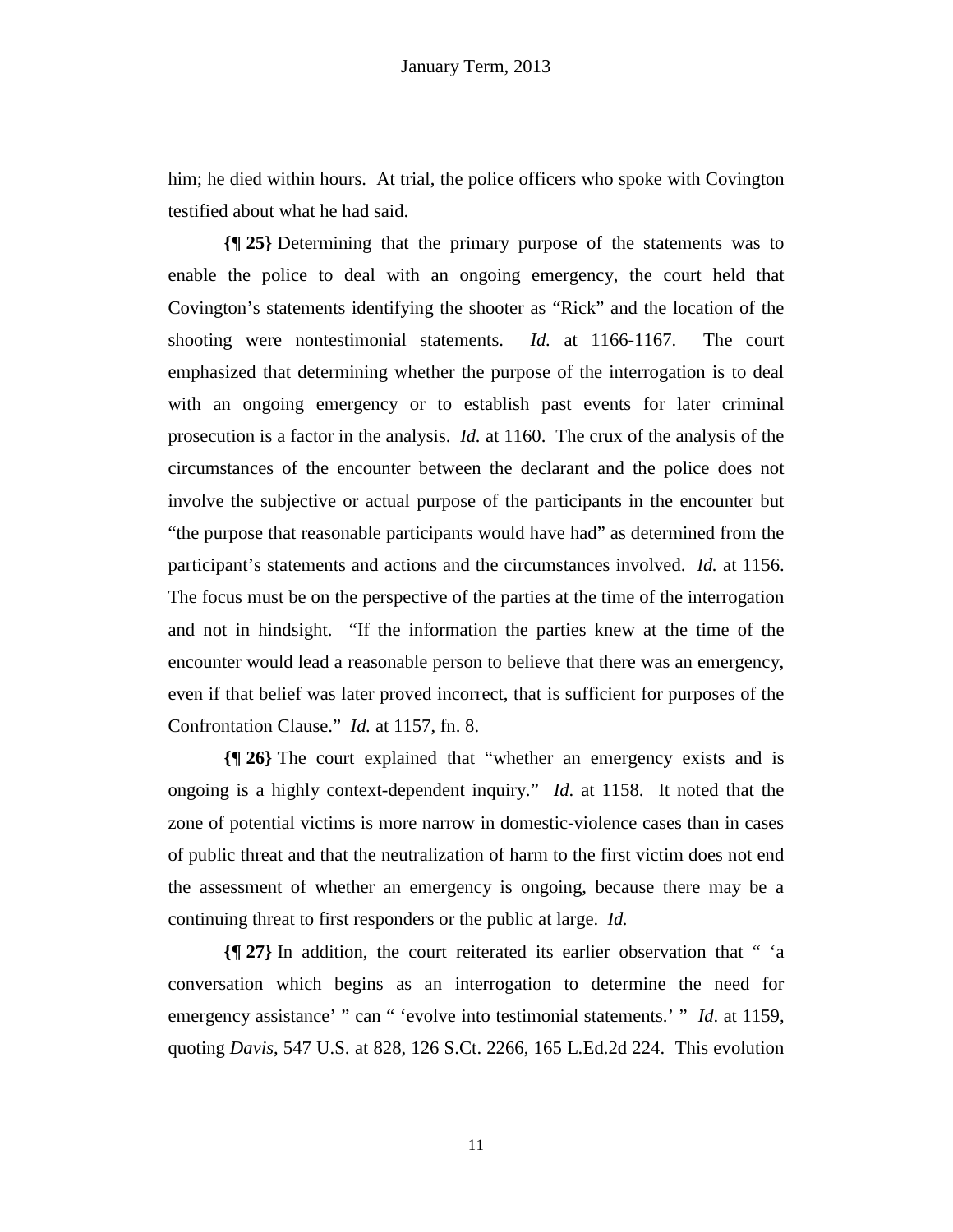occurs, for example, when "a declarant provides police with information that makes clear that what appeared to be an emergency is not or is no longer an emergency or that what appeared to be a public threat is actually a private dispute" or when "a perpetrator is disarmed, surrenders, is apprehended, or, as in *Davis*, flees with little prospect of posing a threat to the public." *Id.*

**{¶ 28}** Although the existence of an ongoing emergency is important, the court stressed that it is but one factor to be considered when determining the primary purpose of an interrogation. *Id*. The informality of the encounter might also be assessed, because "formality suggests the absence of an emergency and therefore an increased likelihood that the purpose of the interrogation is to 'establish or prove past events potentially relevant to later criminal prosecution.' " *Id.*, quoting *Davis* at 822. Because the police had encountered a "fluid and somewhat confused" situation, *id*. at 1166, the court in *Bryant* concluded that the questioning by police lacked formality because it "occurred in an exposed, public area, prior to the arrival of emergency medical services, and in a disorganized fashion." *Id.* at 1160.

**{¶ 29}** "In addition to the circumstances in which an encounter occurs, the statements and actions of both the declarant and interrogators provide objective evidence of the primary purpose of the interrogation." *Id*. The court further stated that objectively determining the primary purpose of the interrogation, by examining the statements and actions of the participants, was the approach most consistent with its past holdings. *Id.* at 1162.

**{¶ 30}** Applying the primary-purpose test to L.P.'s statement compels the conclusion that it was testimonial; no ongoing emergency existed, nor had L.P. complained about his injuries or needed emergency medical care. Rather, his teachers acted to fulfill their duties to report abuse. In fact, Whitley testified that "when the children come in, we're supposed to always observe them, look for different things, what's going on with them." At a minimum, when questioning a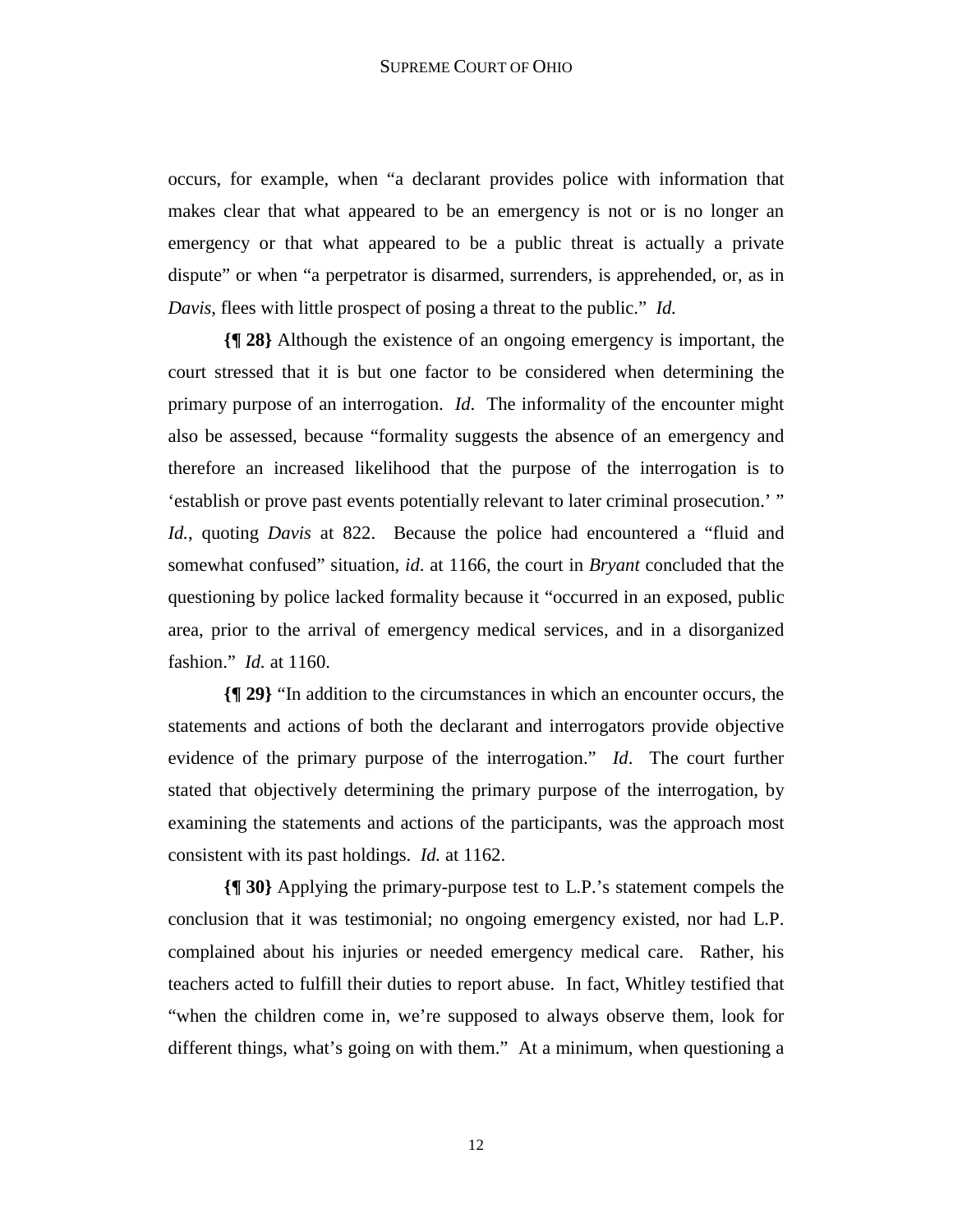child about suspected abuse in furtherance of a duty pursuant to R.C. 2151.421, a teacher acts in a dual capacity as both an instructor and as an agent of the state for law-enforcement purposes.

**{¶ 31}** Here, the nature and focus of the questions asked indicate a purpose to ascertain facts of potential criminal activity and identify the person or persons responsible. Thus, because the teachers acted as agents of the state for law-enforcement purposes, the appropriate test to be applied is the primarypurpose test. *Bryant* directs that the statements and actions of an interrogator as well as a declarant must be examined to determine the primary purpose of the declarant's statements.

**{¶ 32}** The record reveals that no emergency existed either at the time Whitley observed L.P. or when Jones questioned him. His teachers were "shocked" by his injuries and immediately suspected child abuse; they separated L.P. from other students and in a formal question-and-answer format, they sought facts concerning past criminal activity to identify the person responsible, eliciting statements that "are functionally identical to live, in-court testimony, doing 'precisely what a witness does on direct examination.' " *Melendez-Diaz v*. *Massachusetts*, 557 U.S. 305, 310-311, 129 S.Ct. 2527, 174 L.Ed.2d 314 (2009), quoting *Davis*, 547 U.S. at 830, 126 S.Ct. 2266, 165 L.Ed.2d 224.

**{¶ 33}** Thus, the primary purpose of that inquiry was not to extricate the child from an emergency situation or to obtain urgently needed medical attention, but rather was an information-seeking process to determine what had occurred in the past and who had perpetrated the abuse, establishing past events potentially relevant to later criminal prosecution. L.P.'s statements identifying Clark as responsible for his injuries are therefore testimonial and should have been excluded from evidence pursuant to the Confrontation Clause.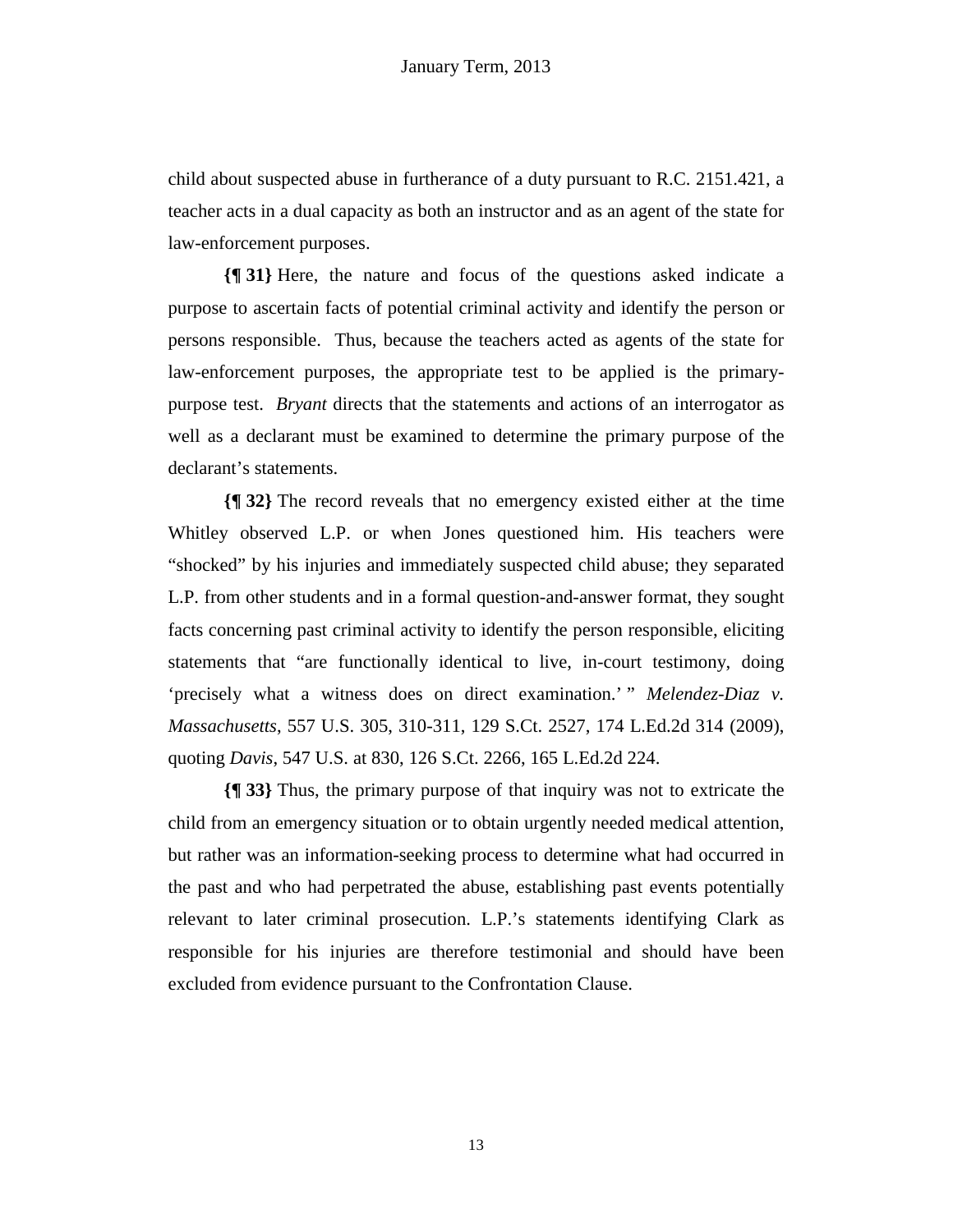#### **Conclusion**

**{¶ 34}** For these reasons, the admission of L.P.'s statements violated Clark's right to confrontation, and the judgment of the court of appeals is affirmed.

**{¶ 35}** The passionate rant of the dissent and its parade of horribles to the contrary, today's majority decision supports a basic constitutional right guaranteed to all accused of crime by the Sixth Amendment of the United States Constitution: "the right  $* * *$  to be confronted with the witnesses against him." In this case, a three-year-old allegedly uttered a statement identifying Clark but never testified in court because the judge determined him to be incompetent to testify at trial six months after he had uttered the identification.

**{¶ 36}** Statements elicited from a child by a teacher in the absence of an ongoing emergency and for the primary purpose of gathering information of past criminal conduct and identifying the alleged perpetrator of suspected child abuse are testimonial in nature in accordance with *Davis v. Washington*, 547 U.S. 813, 822, 126 S.Ct. 2266, 165 L.Ed.2d 224 (2006), and *State v. Siler,* 116 Ohio St.3d 39, 2007-Ohio-5637, 876 N.E.2d 534.

Judgment affirmed.

PFEIFER, KENNEDY, and O'NEILL, JJ., concur. O'CONNOR, C.J., and LANZINGER and FRENCH, JJ., dissent.

### **O'CONNOR, C.J., dissenting.**

**{¶ 37}** The majority decision creates confusion in our case law, eviscerates Evid.R. 807, and threatens the safety of our children. Not surprisingly, it is also wrong as a matter of federal constitutional law. I dissent.

\_\_\_\_\_\_\_\_\_\_\_\_\_\_\_\_\_

**{¶ 38}** A teacher is not an agent of law enforcement for the purpose of determining whether a statement is testimonial under the Confrontation Clause merely because that teacher has a statutory duty to report child abuse. On the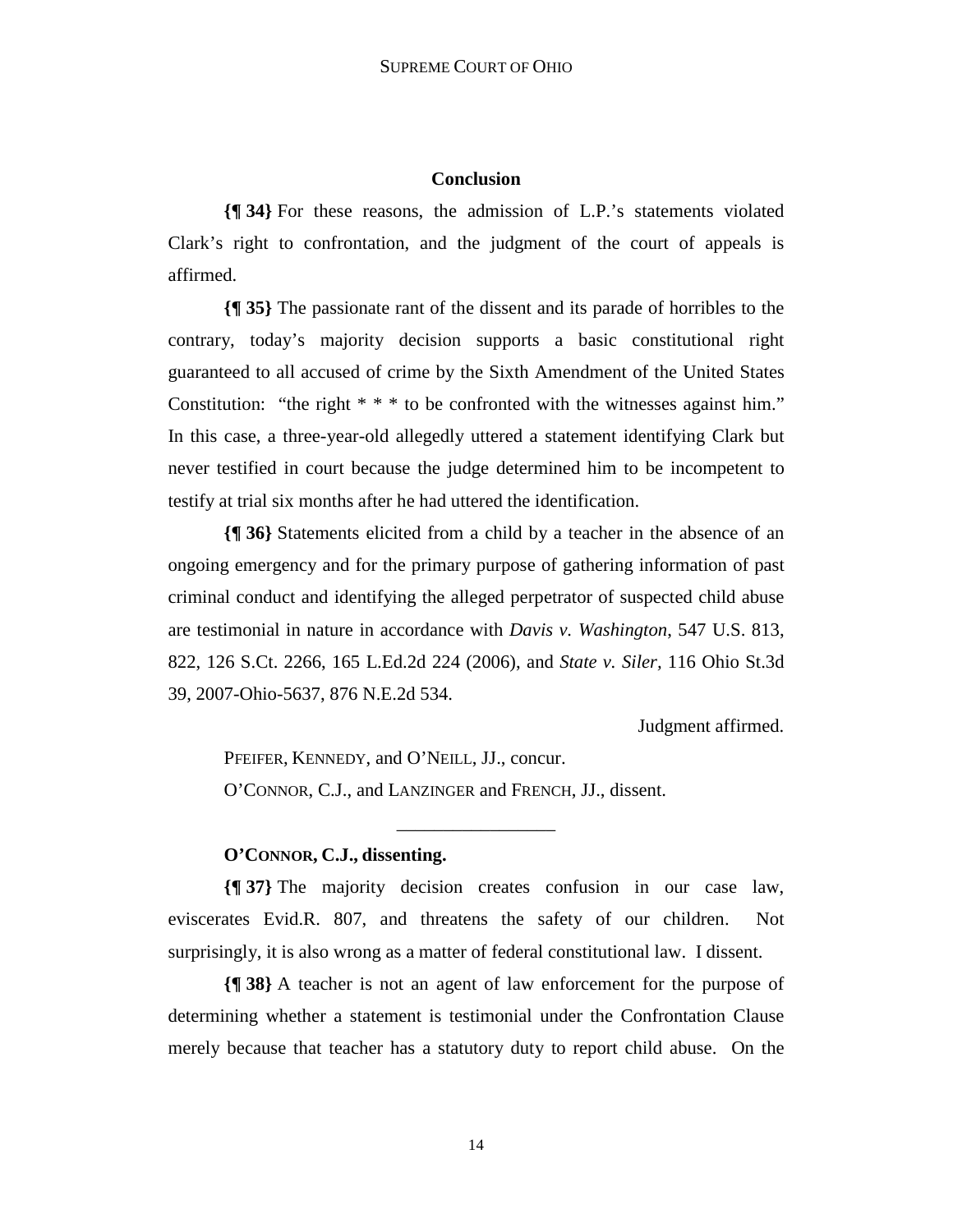record before us, there is no basis from which to conclude that the injured child's teachers acted on behalf of law enforcement. Therefore, there is no support in the law or on these facts for the conclusion that the statements made to the teachers by L.P., the injured child, or similar statements made to teachers in any Ohio schoolroom, should be scrutinized under a test that is otherwise applicable only when the interviewer is an agent of law enforcement. *See Davis v. Washington*, 547 U.S. 813, 822, 126 S.Ct. 2266, 165 L.Ed.2d 224 (2006).

**{¶ 39}** Instead, statements to teachers should be scrutinized under the objective-witness test, which is applicable when the questioner is not an agent of law enforcement. In this appeal, the teachers questioned L.P. about his injuries to protect L.P. and possibly other students from additional injury, and to maintain a secure and orderly classroom in which learning could take place. No objective witness could reasonably believe that the interviews served a prosecutorial purpose rather than a protective one. Thus, under the law of this court and the United States Supreme Court, I would hold that the classroom statements made by this small child, L.P., to his teachers are nontestimonial and thus are not excluded by the Confrontation Clause.

### **RELEVANT FACTS**

**{¶ 40}** Appellee, Darius Clark, and his girlfriend, "T.T.,"1 were indicted on multiple counts of felonious assault, child endangerment, and domestic violence stemming from Clark's physical abuse of T.T.'s son, L.P., who was three and one-half years old, and her daughter, A.T., who was nearly two years old.

**{¶ 41}** Before trial, the trial court ruled that L.P. was not competent to testify at trial, and Clark moved to exclude testimony regarding any out-of-court statements made by L.P. about the abuse. Clark argued that the introduction of

1

<sup>1.</sup> T.T. is an adult. But because she has the same last name as her child, A.T., who was one of the victims, I use T.T.'s initials in order to protect A.T.'s identity. T.T. pled guilty to child endangerment, domestic violence, and permitting child abuse and agreed to testify against Clark. She was sentenced to eight years' imprisonment.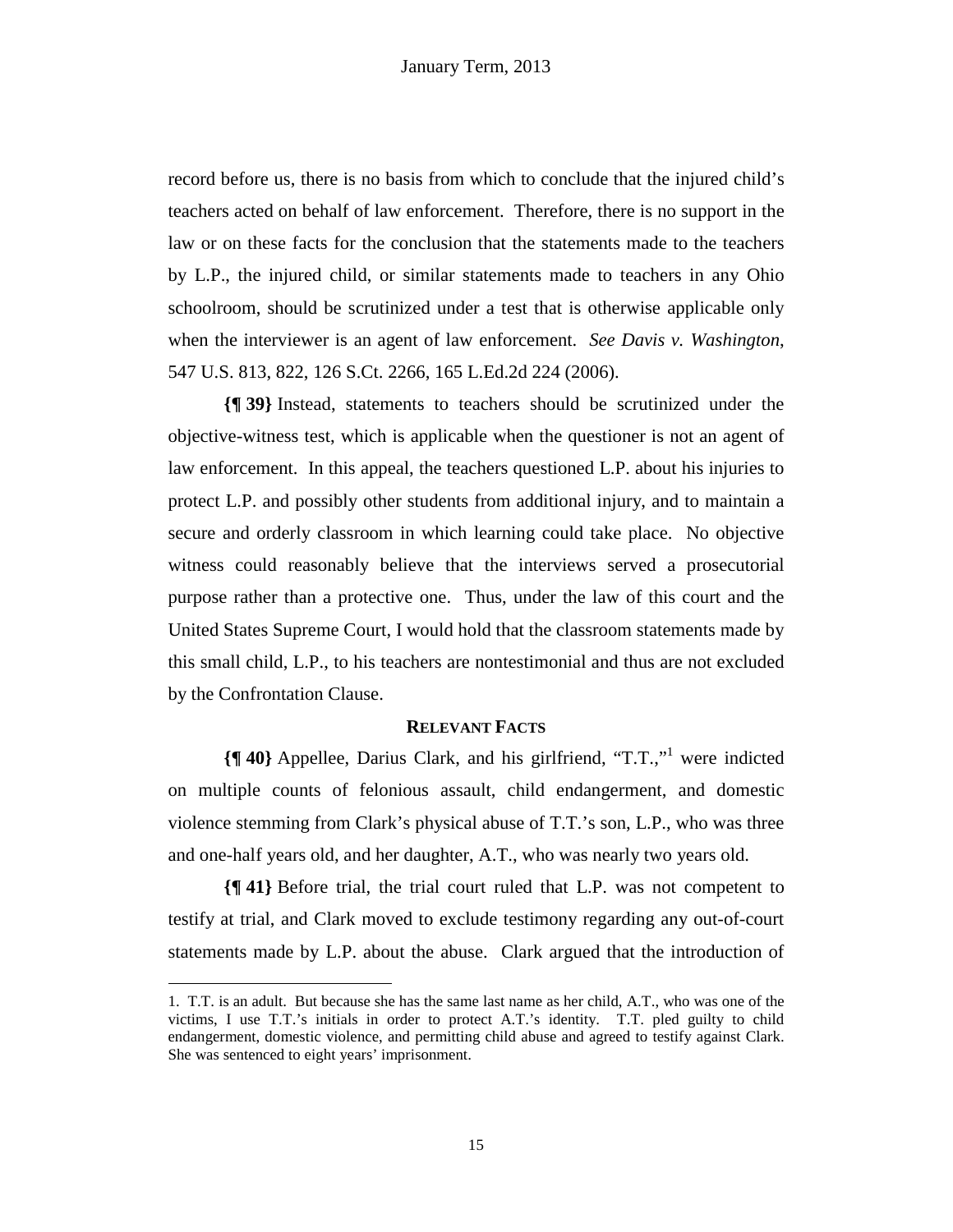those statements would violate his constitutional right to confront a witness against him. The trial court denied the motion.

**{¶ 42}** At trial, T.T. testified that she started dating Clark in early 2008 and that the two began living together soon thereafter. By May 2009, Clark had become her pimp, and T.T. regularly took the Greyhound bus from Cleveland to Washington, D.C., to engage in prostitution. At first, T.T.'s family watched her two children while she was in Washington, D.C. But eventually, she began leaving L.P. and A.T. with Clark. And she continued to do so even after she realized that Clark was physically abusing the children. T.T. testified that around midnight, March 16, 2010, she left for Washington, D.C., to engage in prostitution. She left L.P. and A.T., unharmed, in Clark's care.

**{¶ 43}** The next day, March 17, 2010, at approximately 1:00 p.m., Clark dropped L.P. off at his school, William Patrick Day School, which was operated by the Council for Economic Opportunities of Greater Cleveland Head Start. Ramona Whitley, one of L.P.'s teachers, saw L.P. in the lunchroom and noticed that his eye was bloodshot or bloodstained. She asked him, "What happened?" He told her that he had fallen. Whitley then asked, "How did you fall and hurt your face?" L.P. again said that he had fallen. Whitley noted that L.P. was not as talkative as usual and wouldn't eat.

**{¶ 44}** When L.P. went into the classroom, he played at a table. In the brighter light of the classroom, Whitley noticed additional injuries. She saw red marks on L.P.'s head "like whips of some sort" and welts on his face. Whitley testified that she was "kind of like in shock" and asked, "Oh, what happened?"

**{¶ 45}** Whitley then got the attention of the lead teacher, Debra Jones, and asked her to look at L.P. At this time, Jones saw L.P.'s bloodshot or bloodstained eye and some "redness" around his neck. Jones immediately said, "Whoa, what happened?" and "Who did this? What happened to you?" Jones testified that L.P. seemed "kind of bewildered" but then said something like "Dee, Dee." Jones,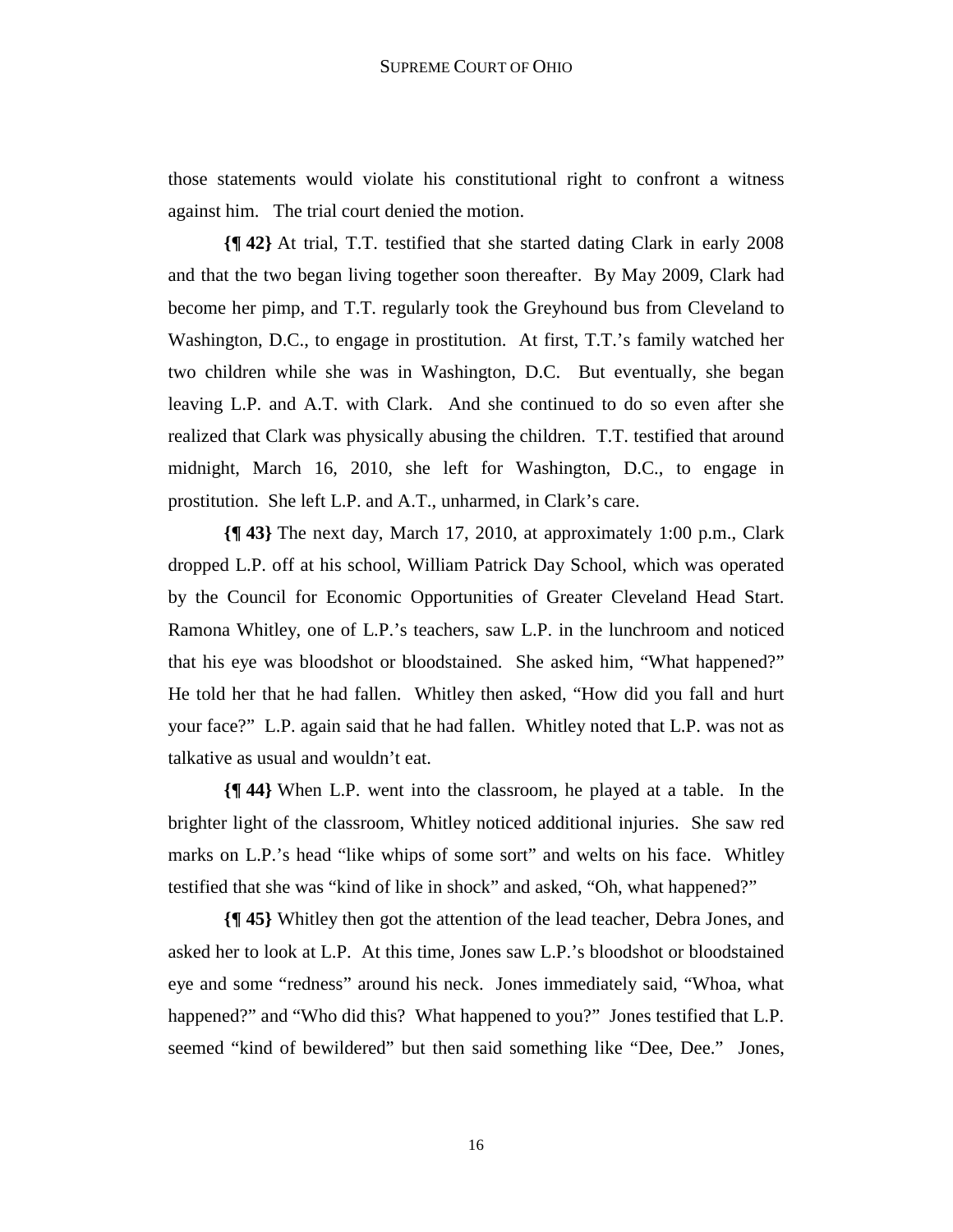wanting to know if L.P. was talking about another child, asked, "Is he big or little?" Jones testified that L.P. said, "Dee is big."

**{¶ 46}** Because Jones did not want to embarrass L.P. or alarm any of the children, she took L.P. to the office of her supervisor, Ms. Cooper. Jones testified that Cooper asked L.P. if she could see his shirt. When Cooper raised L.P.'s shirt, Jones saw red marks on L.P.'s body. It was only at this point—after the child was taken to the supervisor's office—that the decision was made to report a suspicion that L.P. had been abused. Because Whitley had first observed L.P.'s injuries, Cooper directed her to call the child-abuse-reporting hotline. Whitley did so.

**{¶ 47}** The county children's services agency investigated Whitley's report. Howard Little, a social worker with the county children's services agency, went to the school. He saw L.P.'s injuries and talked with the child. When Clark arrived at the school, Little began to question him. Clark grabbed L.P. and walked out, even though Little tried to stop him. Clark got into a car that was parked in front of the school and drove off. Little was unable to get the license plate.

**{¶ 48}** The agency was unable to find L.P. until the next day, when another social worker, Sarah Bolog, and her supervisor tracked him and his sister, A.T., down at the home of Clark's mother. Bolog testified that she confirmed L.P.'s injuries and she discovered very serious injuries on A.T., including two black eyes and a large burn on her cheek. Bolog called 9-1-1. Both children were taken to the hospital after the police arrived.

**{¶ 49}** A jury convicted Clark of all but one count set forth in the indictment. He was sentenced to an aggregate term of imprisonment of 28 years. In reversing the conviction, the Eighth District Court of Appeals concluded that the primary purpose of the teachers' questioning was to report potential child abuse to law enforcement and thus that L.P.'s answers were testimonial. 2011- Ohio-6623 at ¶ 35. I would reverse that holding.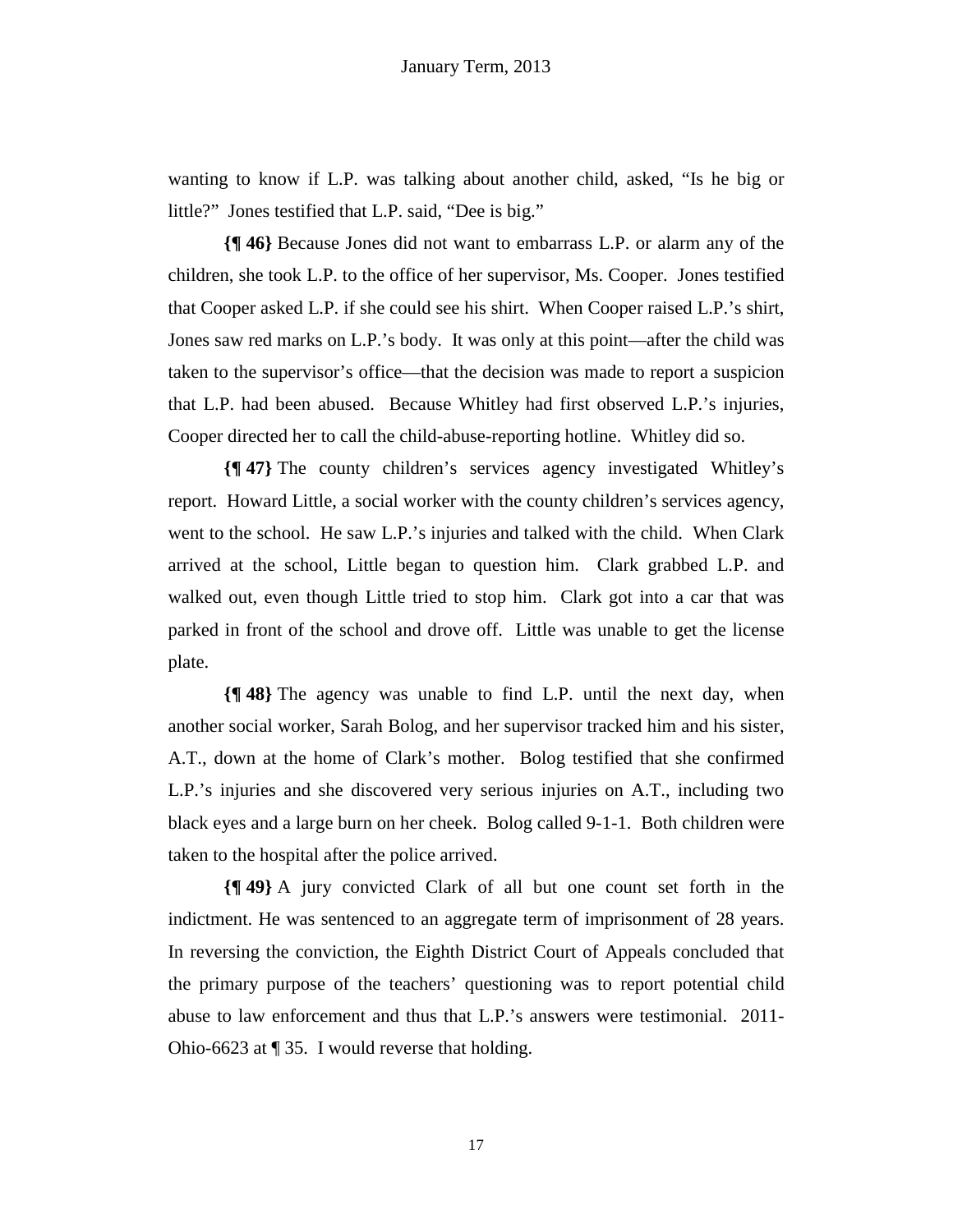#### **ANALYSIS**

## **A**

#### **The right to confrontation generally**

**{¶ 50}** The Sixth Amendment's Confrontation Clause provides that "[i]n all criminal prosecutions, the accused shall enjoy the right \* \* \* to be confronted with the witnesses against him." But "not all hearsay implicates the Sixth Amendment's core concerns." *Crawford v. Washington*, 541 U.S. 36, 51, 124 S.Ct. 1354, 158 L.Ed.2d 177 (2004). Admission of an out-of-court statement of a witness who does not appear at trial is prohibited by the Confrontation Clause if the statement is testimonial unless the witness is unavailable and the defendant had had a prior opportunity to cross-examine the witness. *Id.* at 53-54.

**{¶ 51}** *Crawford* did not define "testimonial" but stated generally that the core class of statements implicated by the Confrontation Clause includes statements " 'made under circumstances which would lead an objective witness reasonably to believe that the statement would be available for use at a later trial.' " *Id.* at 52, quoting Brief of Amicus Curiae National Association of Criminal Defense Lawyers 3. The court expressly linked testimonial statements to "prior testimony at a preliminary hearing, before a grand jury, or at a former trial; and to police interrogations." *Id.* at 68.

**{¶ 52}** But the *Crawford* court declined to specifically decide which police interrogations are implicated by the Confrontation Clause because it recognized that the statement at issue in that case, a recorded statement knowingly given by a witness in custody and in response to structured police questioning, qualified as a police interrogation "under any conceivable definition." *Id*. at 53, fn. 4.

## **United States Supreme Court cases explaining "testimonial" in the context of police interrogations**

**{¶ 53}** Two years after *Crawford*, the court addressed the term "testimonial" in the context of police interrogations. *Davis*, 547 U.S. 813, 126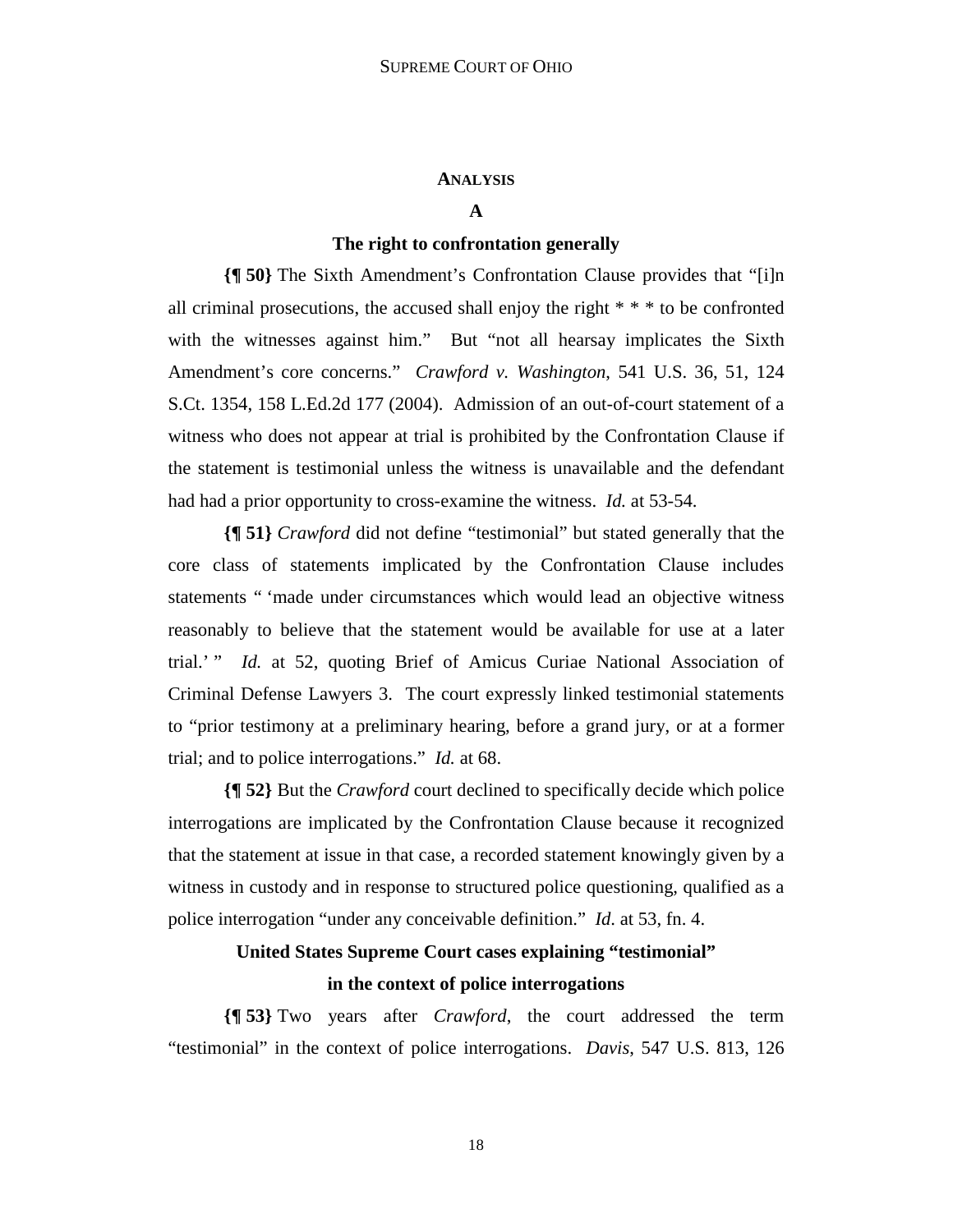S.Ct. 2266, 165 L.Ed.2d 224.The court held that statements made in the course of police interrogations are "testimonial when the circumstances objectively indicate that there is no \* \* \* ongoing emergency, and that the primary purpose of the interrogation is to establish or prove past events potentially relevant to later criminal prosecution." *Id.* at 822. In doing so, it made clear that not all statements made to police officers are testimonial. *Id.*

**{¶ 54}** Moreover, *Davis* did not hold that only those statements made to police officers in response to an immediate danger are nontestimonial. *Id*.; *see State v. Krasky*, 736 N.W.2d 636 (Minn.2007). Rather, "the precise question was whether emergency calls to police are treated differently than statements made in the regular course of a police interrogation." *Krasky* at 643, quoting *Davis* at 822. As the *Davis* court explained, it was not "attempting to produce an exhaustive classification of all conceivable statements—or even all conceivable statements in response to police interrogation—as either testimonial or nontestimonial." *Davis* at 822.

**{¶ 55}** The United States Supreme Court recently clarified the *Davis* police-interrogation test. *Michigan v. Bryant*, \_\_\_U.S.\_\_\_, 131 S.Ct. 1143, 1156, 179 L.Ed.2d 93 (2011). In doing so, it explained that the *Davis* policeinterrogation test recognizes that "[p]olice officers in our society function as both first responders and criminal investigators." *Id.* at 1161.

**{¶ 56}** In both *Crawford* and *Bryant*, police questioning elicited the statements admitted at trial, and in *Davis*, a 9-1-1 operator elicited the statements. The court in *Davis* assumed (but did not decide) that 9-1-1 operators are agents of the police when they conduct interrogations of 9-1-1 callers. *Davis*, 547 U.S. at 823, 126 S.Ct. 2266, 165 L.Ed.2d 224, fn. 2. And it explained that it had the luxury of indecision on this point because it determined that the statements to the 9-1-1 operator were nontestimonial, even if the operator was an agent of law enforcement. *Id.* That tack made it "unnecessary to consider whether and when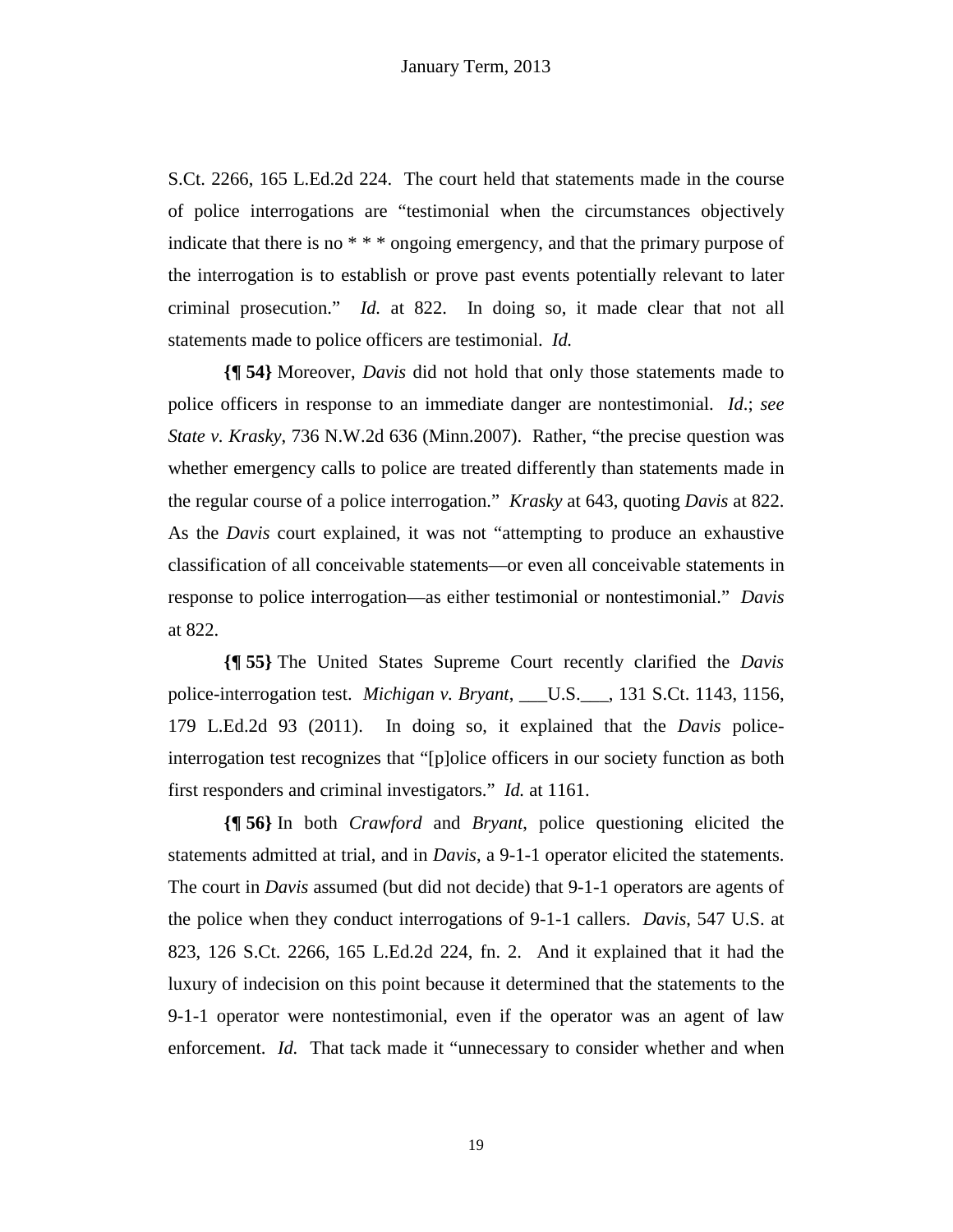statements made to someone other than law enforcement personnel are 'testimonial.' " *Id.* Notably, both the majority and a dissent in *Bryant* acknowledged the question left open by *Davis* and both stated that *Bryant* also left the question open because the statements in *Bryant* were also elicited by police officers. *Bryant* at 1155, fn. 3. Thus, contrary to the majority's suggestion that *Davis* compels the conclusion that L.P.'s statements to his teachers were testimonial, the United States Supreme Court has yet to decide under what circumstances statements are testimonial when they are made to someone other than law-enforcement personnel.

**{¶ 57}** But as is instructive here, the court has repeatedly held that courts must identify the primary purpose of an out-of-court statement by applying an objective test. *Williams v. Illinois*, \_\_\_ U.S. \_\_\_, 132 S.Ct. 2221, 2243, 183 L.Ed.2d 89 (2012), citing *Bryant* at 1156.

## **Ohio Supreme Court cases explaining "testimonial" in the context of questioning by persons other than law-enforcement officers**

**{¶ 58}** In our decision in *State v. Stahl*, 111 Ohio St.3d 186, 2006-Ohio-5482, 855 N.E.2d 834, rendered the same year that the United States Supreme Court decided *Davis*, we applied *Crawford* and answered the question identified but not answered by *Davis*.

**{¶ 59}** We held that statements made in response to questions by a medical professional in a unit specializing in the care of sexual-assault victims were made primarily for a medical purpose and were nontestimonial, despite the unit's purpose to assist law enforcement. *Stahl* at ¶ 39, 46; *see also State v. Siler*, 116 Ohio St.3d 39, 2007-Ohio-5637, 876 N.E.2d 534, ¶ 28 (discussing the reasoning of *Stahl*). We stated that the case did not involve a police interrogation, even though a police officer remained in the room while the medical professional interviewed the victim. *Id*. at ¶ 18. We also adopted the objective-witness test, which provides that statements made to someone other than law-enforcement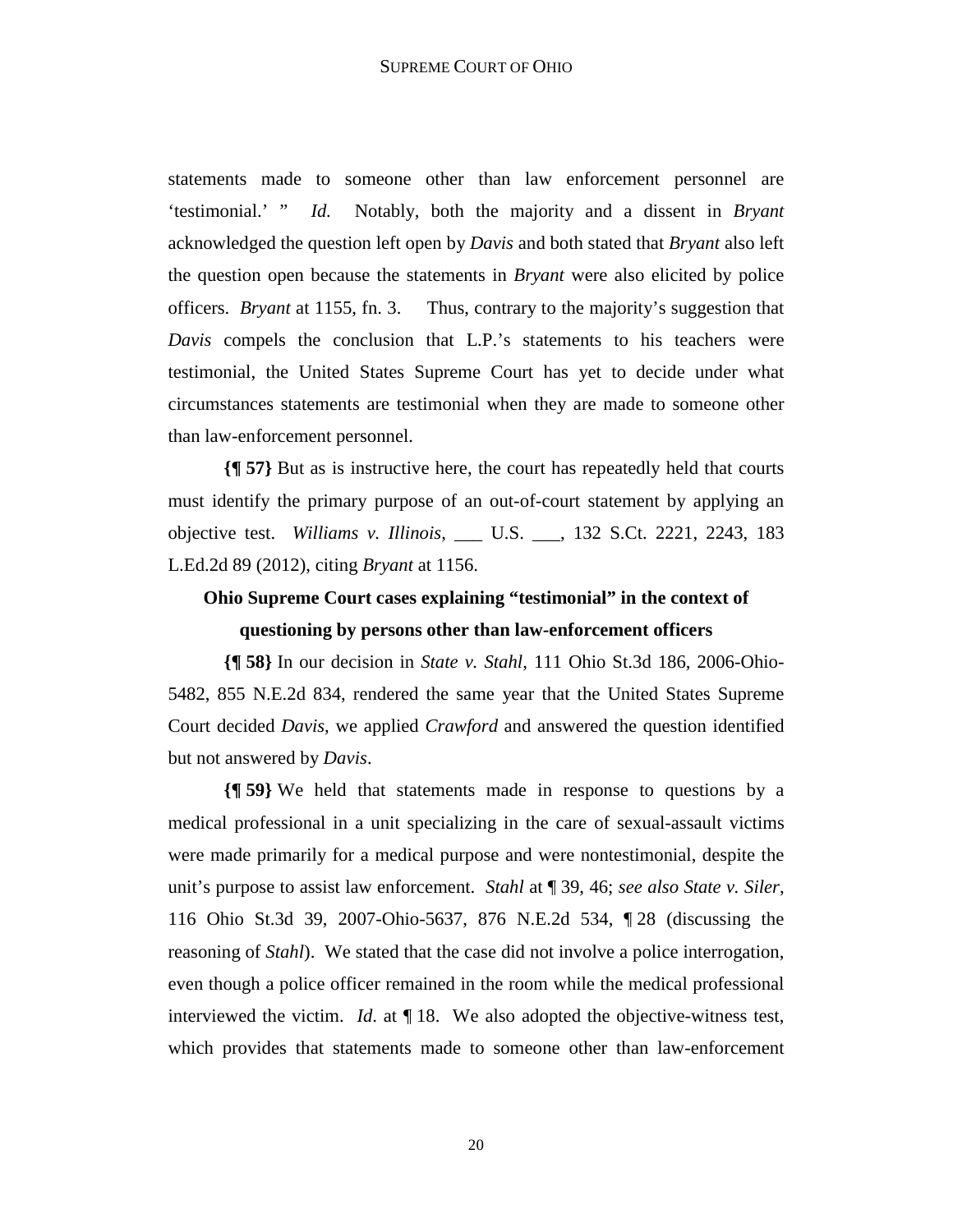personnel are testimonial only when an objective witness would reasonably believe that the questioning served primarily a prosecutorial purpose. *Stahl* at ¶ 36.

**{¶ 60}** In *Stahl*, a woman appeared at a police station and reported that she had been raped by her boyfriend's former boss, James Stahl. After taking a detailed report, a police officer transported the woman to a Developing Options for Violent Emergencies ("DOVE") unit at the local hospital, where she signed a consent form agreeing to release any evidence, information, clothing, and photographs for prosecution of the case. A nurse practitioner asked about her medical history and the alleged assault and performed a physical examination, during which physical evidence, including DNA, was collected and preserved. Five weeks later, the woman died from an unrelated disorder, without having given any formal testimony.

**{¶ 61}** The state charged Stahl with one count of rape and one count of kidnapping. In the trial court, the victim's statements to the nurse practitioner were suppressed. In an interlocutory appeal, the Ninth District Court of Appeals reversed after concluding that the statements were nontestimonial. We affirmed. *Stahl*, 111 Ohio St.3d 186, 2006-Ohio-5482, 855 N.E.2d 834, ¶ 48.

**{¶ 62}** We acknowledged that the DOVE unit "partly serve[d] a prosecutorial function by collecting evidence." *Id.* at ¶ 39. But we concluded that the prosecutorial function was at best secondary to the unit's primary purpose of patient care. *Id.* 

**{¶ 63}** We rejected Stahl's claims that the DOVE unit's mission statement, which expressly embraced the unit's role in assisting law enforcement, or its economic support from the attorney general's office, compelled the conclusion that the alleged victim's statements to the nurse practitioner were testimonial. *Id.* at ¶ 40-41. We applied the objective-witness test and explained that "[n]othing in the record establishes that a reasonable witness in the [victim's]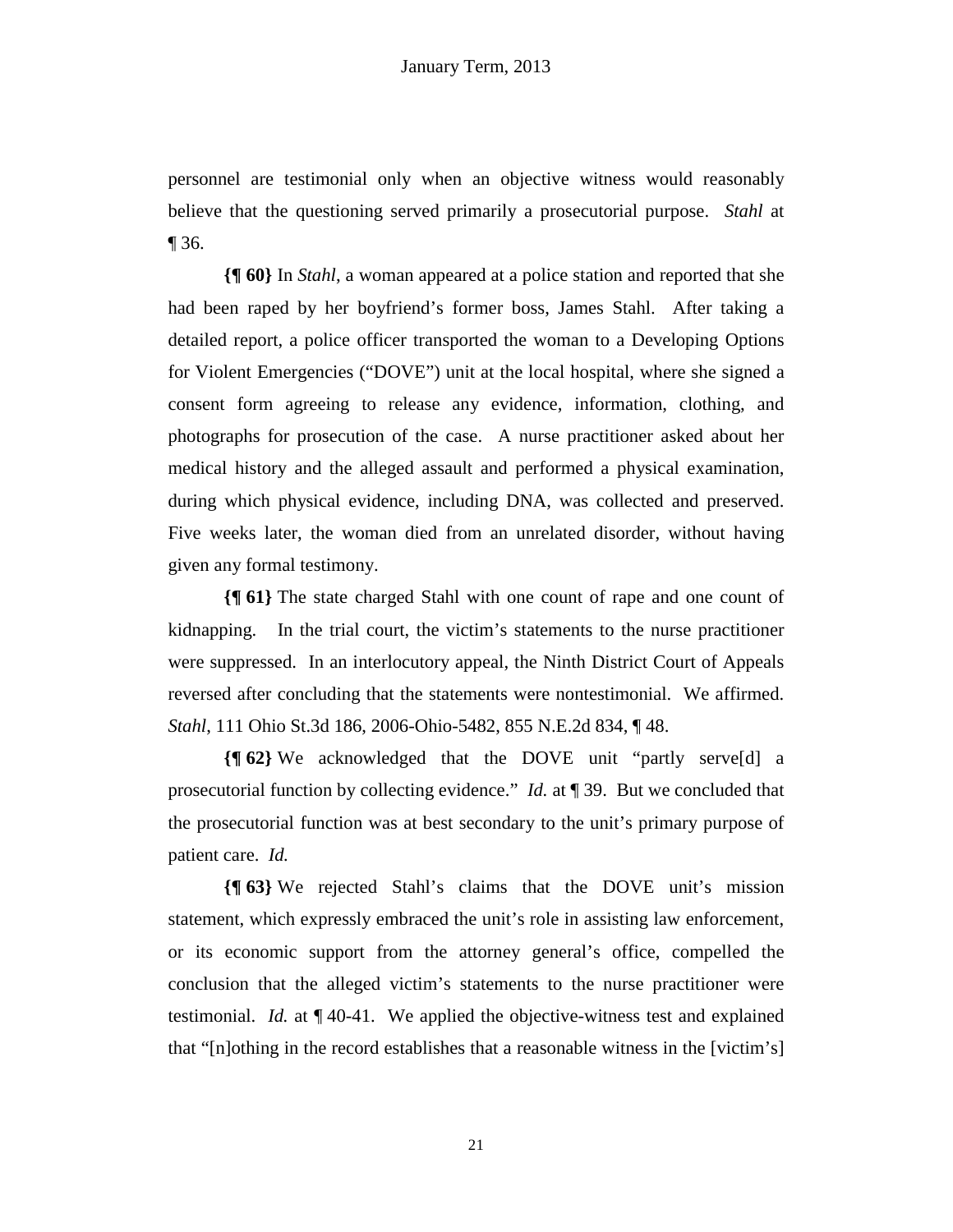position would believe that the DOVE unit serves primarily a prosecutorial function." *Id.* at ¶ 40. We emphasized that there was no reason to believe that the patient would have been aware of the unit's stated mission or its funding source. *Id.* at  $\P$  40-41.

**{¶ 64}** We similarly rejected Stahl's argument that the language of a consent form, which stated that evidence gleaned from the medical examination would be used in the prosecution, demonstrated that "a reasonable person in the [victim's] position would have expected the police to use her statement in the prosecution of a crime." *Id.*, 111 Ohio St.3d 186, 2006-Ohio-5482, 855 N.E.2d 834*,* at ¶ 45. We noted that the consent form referred only to the physical evidence that was collected, not to any statements that were elicited. *Id.* at ¶ 47. We explained that the victim could have reasonably assumed that identifying the person who had attacked her to a medical professional would serve a medical purpose, i.e., to determine whether she had been exposed to and therefore required treatment for any sexually transmitted diseases and to structure a plan for her safe release. *Id.* at ¶ 46.

**{¶ 65}** We found that Stahl's argument that the nurse practitioner was an agent of law enforcement merely because she had consulted with the police about whether a rape-evidence-collection kit would be useful was flawed. We emphasized that in determining whether the victim's statements are testimonial, "courts should focus on the expectation of the declarant at the time of making the statement; the intent of a questioner is relevant only if it could affect a reasonable declarant's expectations." *Id.* at paragraph two of the syllabus. Because there was no evidence that the victim knew of the nurse practitioner's discussion with the officer about the rape-evidence-collection kit, the discussion "could not be relevant in determining [the victim's] reasonable expectations in submitting to the examination." *Id.* at ¶ 42.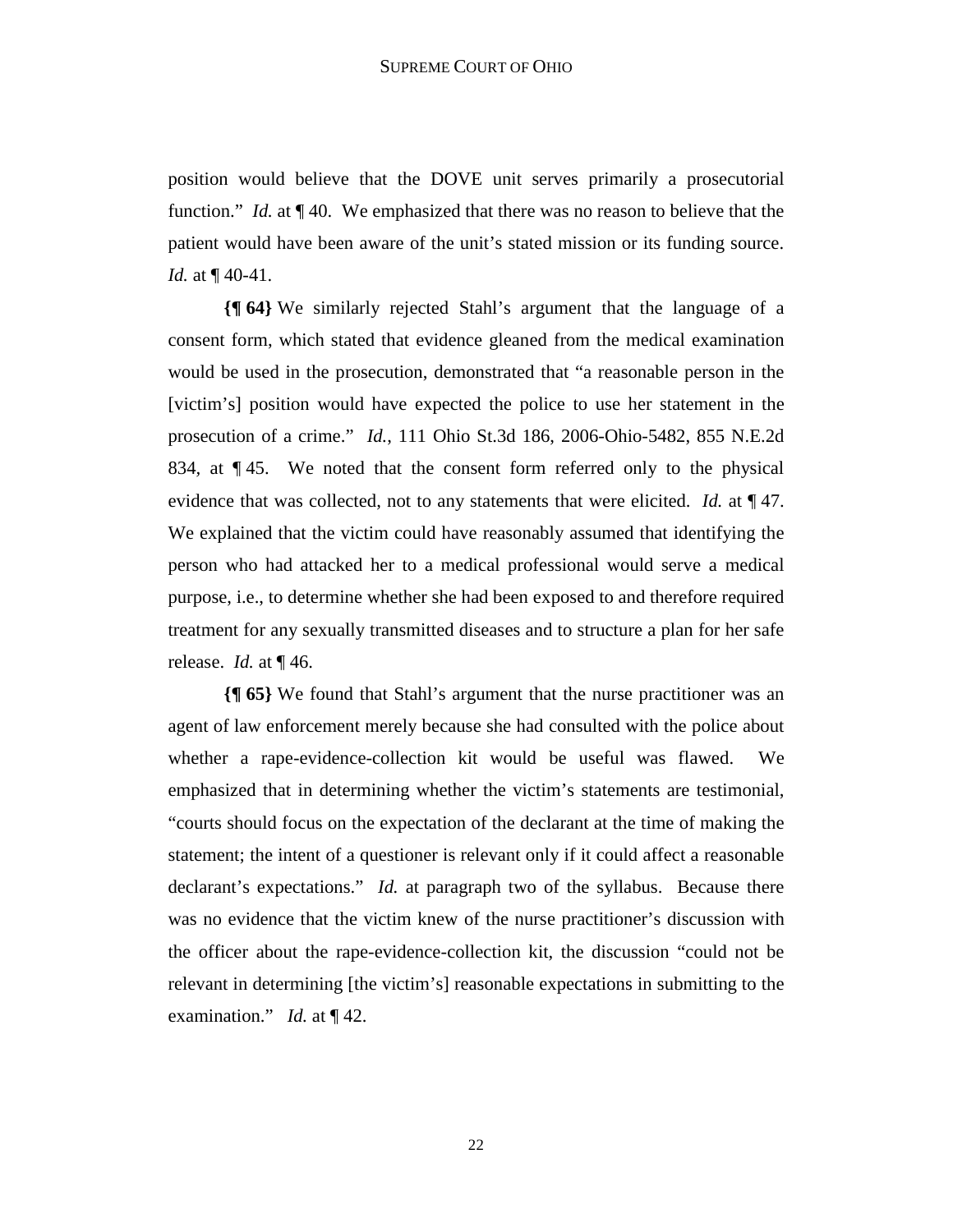**{¶ 66}** *Stahl* addressed the applicability of the objective-witness test when the police had escorted the victim to the DOVE unit for examination and the nurse there had consulted a police officer before collecting and preserving evidence. *Stahl* contrasts starkly with the case before us, in which L.P. was questioned by his teachers long before law enforcement was contacted.

**{¶ 67}** We next applied the objective-witness test in *State v. Muttart*, 116 Ohio St.3d 5, 2007-Ohio-5267, 875 N.E.2d 944. In *Muttart*, a woman contacted the police station and reported that her friend's four-and-one-half-year-old daughter, A.M., had described being sexually assaulted by her father, Dennis Muttart. After the police investigated, the mother took A.M. to a physician. That physician referred A.M.'s mother to the Child Maltreatment Clinic at a hospital in Toledo to be seen by a specialist in the treatment of children who have been sexually abused. A social and medical history was collected from A.M. During this interview, A.M. described in detail how Muttart had sexually abused her. Based on the child's statements, a doctor recommended that she be "afforded complete protection from the alleged perpetrator" and that both she and her mother undergo counseling. *Id.* at ¶ 17.

**{¶ 68}** A.M.'s mother took the child for counseling. A clinical counselor interviewed A.M. Although A.M. did not tell the counselor that she had been abused, A.M. did tell the counselor that she did not want to see Muttart. A.M. later told another counselor in detail how Muttart had sexually abused her.

**{¶ 69}** We concluded that the admission of A.M.'s out-of-court statements to the medical professionals did not offend the Confrontation Clause. *Id.* at ¶ 61. We applied the objective-witness test because the statements were not elicited as part of a police investigation or in a sworn statement to preserve them for trial, and they were not fostered by the state but were made for a purpose other than law enforcement, i.e., for medical diagnosis and treatment. *Id.* The later use of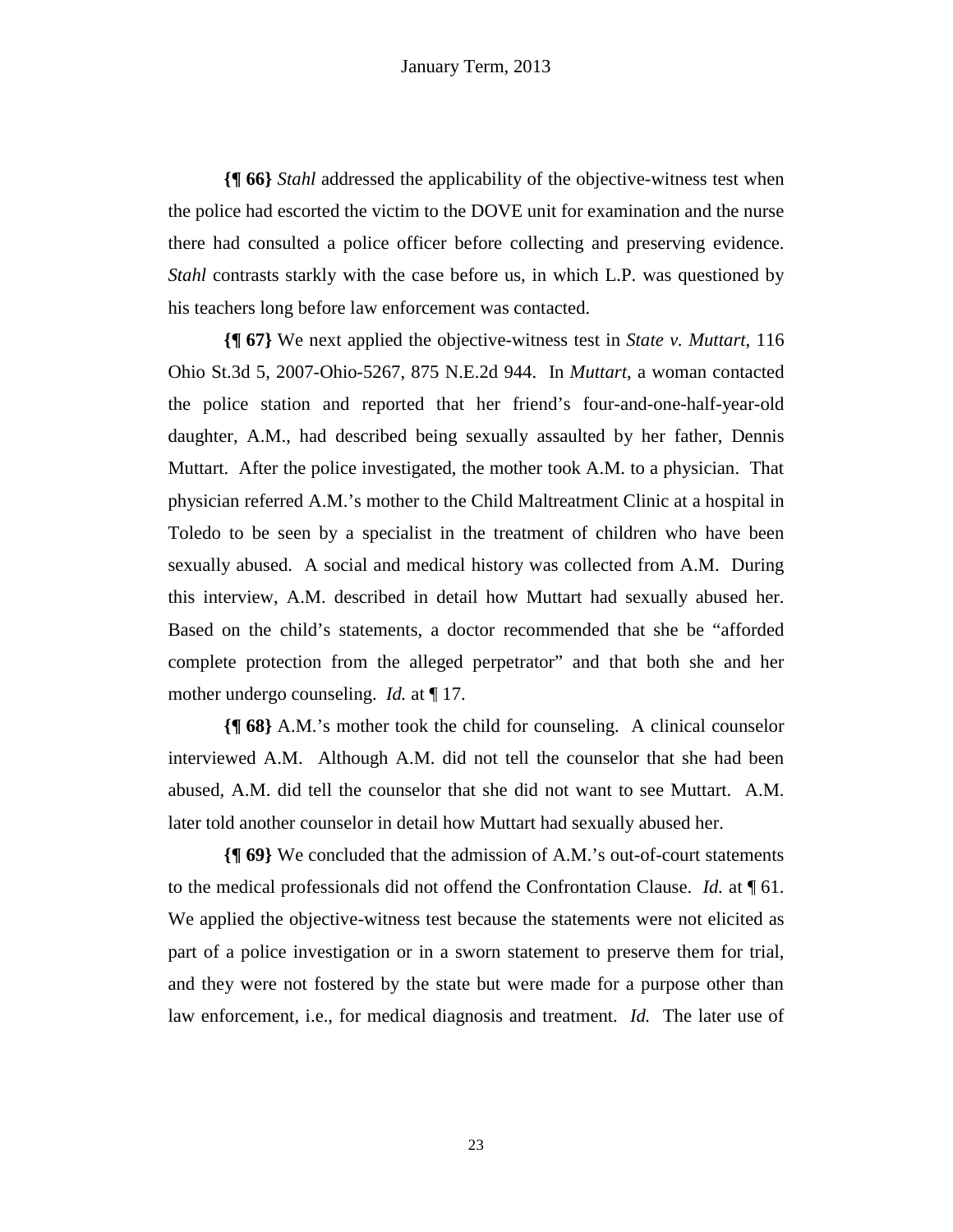the statements at trial by the state did not "change the fact that the statements were not made for the state's use." *Id.* at ¶ 62.

**{¶ 70}** Thus, in *Stahl* and *Muttart*, in which the questions eliciting the statements were not asked as part of a police interrogation, we held that the objective-witness test was applicable. Such is the case here.

#### **Selecting the proper test**

**{¶ 71}** In order to determine whether a statement is testimonial, based upon precedent from the United States Supreme Court and this court's law, we must first determine which test to apply. The *Davis* police-interrogation test must be applied if the interviewer is a law-enforcement officer or asks questions on behalf of law enforcement. Otherwise, the objective-witness test must be applied. In order to decide which test to apply, the dispositive inquiry is the presence or absence of a law-enforcement interrogator. *Siler*, 116 Ohio St.3d 39, 2007-Ohio-5637, 876 N.E.2d 534, at ¶ 28.

**{¶ 72}** With these governing principles in mind, I turn my attention to the out-of-court statements at issue here.

#### **B**

## **This was not a police interrogation**

*Teachers are not law enforcement and these teachers did not question L.P. at the direction of law enforcement* 

**{¶ 73}** The teachers were clearly not law-enforcement officers. Whitley and Jones were employed by the Council for Economic Opportunities of Greater Cleveland Head Start, not by a law-enforcement agency. And there is absolutely no indication that these teachers questioned L.P. for law enforcement. *Compare State v. Arnold*, 126 Ohio St.3d 290, 2010-Ohio-2742, 933 N.E.2d 775, ¶ 35-36 (*Davis* applies when an interviewer who is not a law-enforcement officer asks questions on behalf of law enforcement). Police did not, for example, ask the teachers, who had a relationship with the child, to question the child on their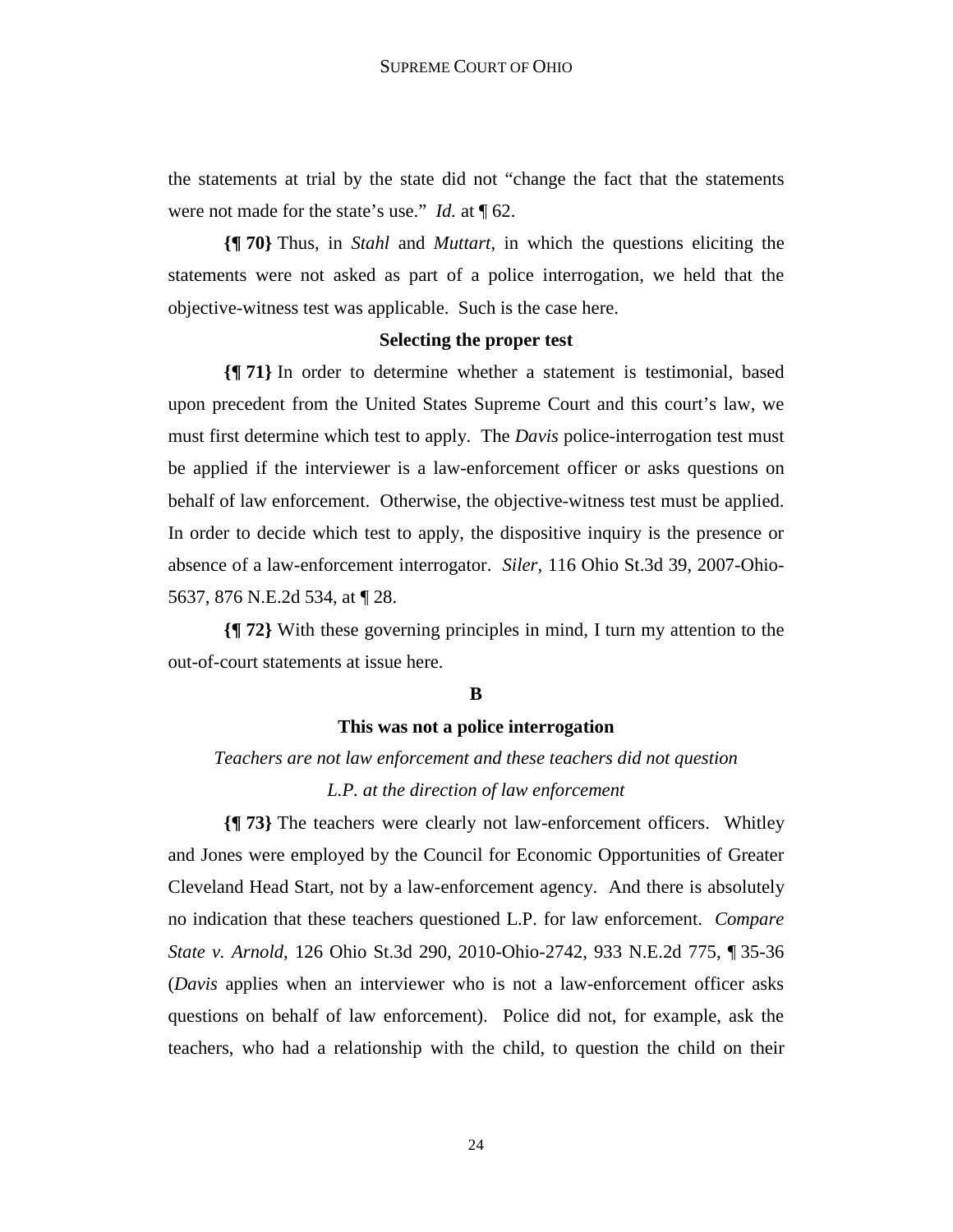behalf. Police did not tell the teachers what questions to ask. Police did not observe the questioning. The police were not even aware of L.P. at the time the teachers questioned him. *Compare id.* at ¶ 31.The police simply were not involved in the questioning in any way.

**{¶ 74}** Therefore, Jones and Whitley should be treated as law-enforcement interrogators for Confrontation Clause purposes only if they can be deemed agents of law enforcement because they had a duty to report child abuse.

# *Teachers are not law enforcement merely because they have a mandatory duty to report child abuse*

**{¶ 75}** The United States Supreme Court has yet to decide whether a duty to report child abuse under state law transforms a civilian into a law-enforcement agent for purposes of Confrontation Clause analysis. For the reasons that follow, I would hold that it does not. A person who asks a child questions about an injury is not acting on behalf of law enforcement merely because she is required to report abuse or a suspicion of abuse. This conclusion is compelled by the purpose of Ohio's child-abuse-reporting statute and the duty that it imposes.

## Ohio's child-abuse-reporting statute

**{¶ 76}** "Child abuse is a pervasive and devastating force in our society." *Yates v. Mansfield Bd. of Edn.,* 102 Ohio St.3d 205, 2004-Ohio-2491, 808 N.E.2d 861,  $\P$  12. "It has long been considered 'a problem of epidemic proportions. \*\*\* By 1973, child abuse was recognized as the most common cause of death of small children in the United States.' " *Id.*, quoting 6 American Jurisprudence Proof of Facts 2d, Failure to Report Suspected Case of Child Abuse, Section 1, at 351 (1975). Child abuse is not confined to the home. *Id.* Tragically, children are also sometimes abused and neglected by the institutions meant to care for them. *Id.*

**{¶ 77}** Because children are often helpless to protect themselves, the legislatures in all 50 states, the District of Columbia, and three territories have enacted child-abuse-reporting statutes. *Id.* at ¶ 13. In Ohio, R.C. 2151.421 is the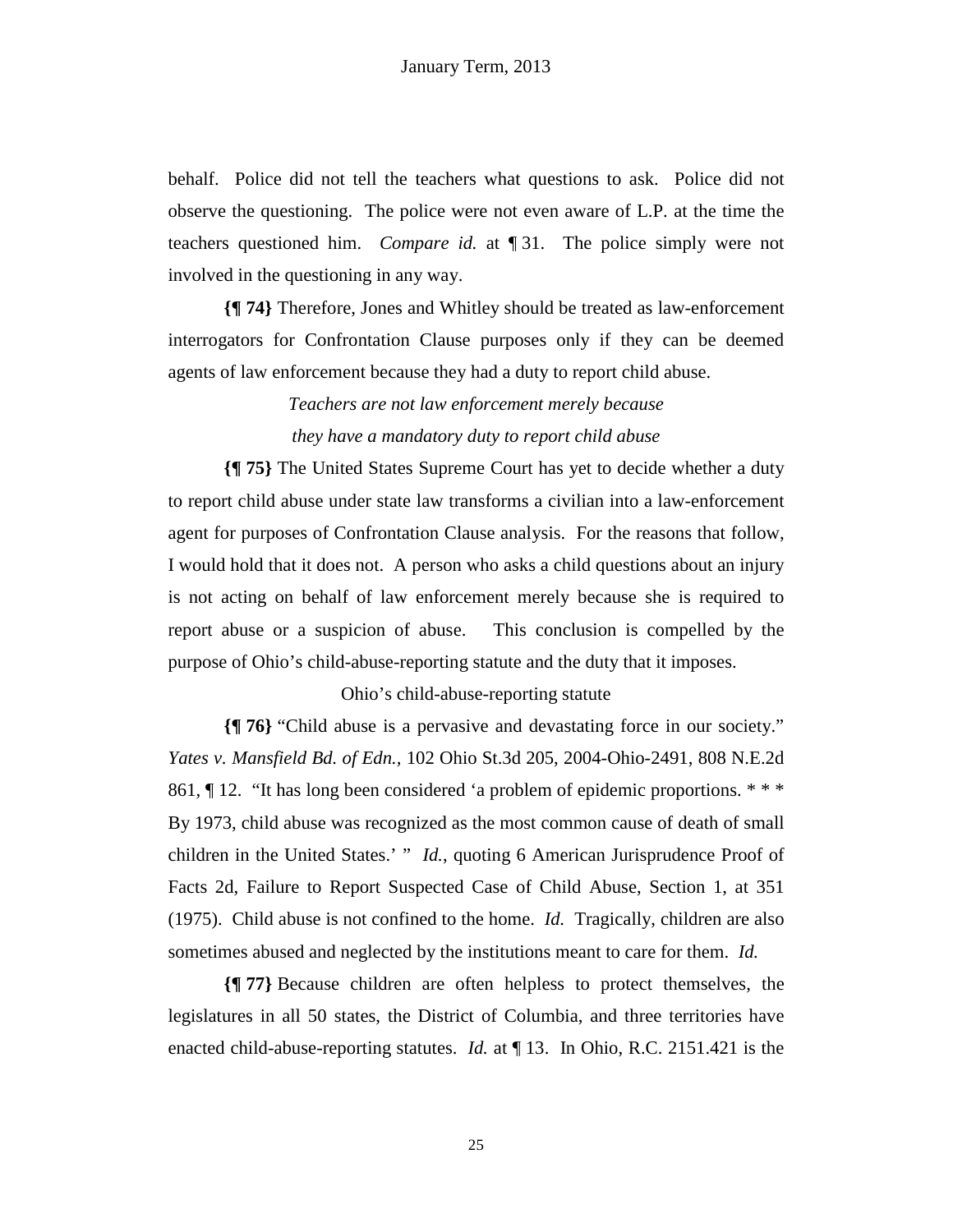"mechanism for identifying and protecting abused and neglected children." *Id.* at ¶ 24. R.C. 2151.421 requires certain persons, including teachers, to report suspected child abuse or neglect discovered in an official or professional capacity.<sup>2</sup> *See Campbell v. Burton*, 92 Ohio St.3d 336, 342, 750 N.E.2d 539 (2001). The statute requires the persons designated to report any knowledge or reasonable cause to suspect that a child has suffered or faces a threat of suffering any injury that reasonably indicates abuse or neglect. The statute was "intended to reach potential victims of child abuse, as well as children who have already suffered abuse." *Yates,* 102 Ohio St.3d 205, 2004-Ohio-2491, 808 N.E.2d 861*,*   $\P$  24.

**{¶ 78}** Thus, "the primary purpose of reporting is to facilitate the protection of abused and neglected children rather than to punish those who maltreat them." *Id.* at  $\P$  25. The General Assembly "considered identification and/or prosecution of the perpetrator to be a necessary and appropriate *adjunct* in providing such protection." (Emphasis added.) *Id.* But any prosecutorial purpose is secondary. *Id.*

**{¶ 79}** In order to achieve the goal of protecting children from abuse and neglect, "the General Assembly had to encourage those with special relationships with children, such as doctors and teachers, to report known or suspected child abuse." *Campbell*, 92 Ohio St.3d at 342, 750 N.E.2d 539. The following persons are required to report knowledge of or a suspicion of abuse or neglect:

any person who is an attorney; physician, including a hospital intern or resident; dentist; podiatrist; practitioner of a limited branch of medicine as specified in section 4731.15 of the Revised

 $\overline{a}$ 

<sup>2.</sup> Anyone, including a person who has no duty to report abuse or a person who has a duty to report but gains knowledge of the abuse in an unofficial capacity, may report that information. R.C. 2151.421(B).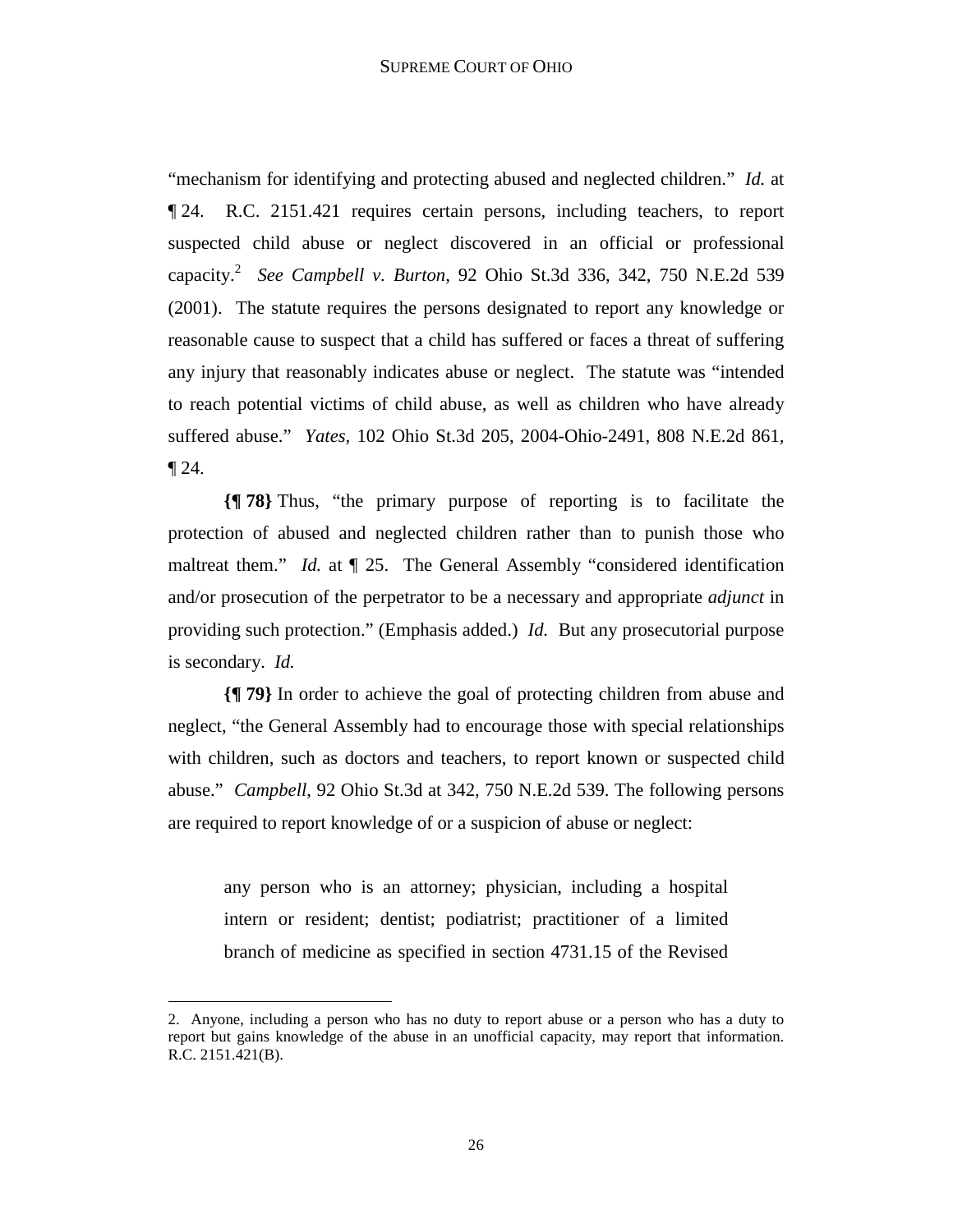Code; registered nurse; licensed practical nurse; visiting nurse; other health care professional; licensed psychologist; licensed school psychologist; independent marriage and family therapist or marriage and family therapist; speech pathologist or audiologist; coroner; administrator or employee of a child day-care center; administrator or employee of a residential camp or child day camp; administrator or employee of a certified child care agency or other public or private children services agency; school teacher; school employee; school authority; person engaged in social work or the practice of professional counseling; agent of a county humane society; person, other than a cleric, rendering spiritual treatment through prayer in accordance with the tenets of a well-recognized religion; employee of a county department of job and family services who is a professional and who works with children and families; superintendent, board member, or employee of a county board of developmental disabilities; investigative agent contracted with by a county board of developmental disabilities; employee of the department of developmental disabilities; employee of a facility or home that provides respite care in accordance with section 5123.171 of the Revised Code; employee of a home health agency; employee of an entity that provides homemaker services; a person performing the duties of an assessor pursuant to Chapter 3107 or 5103 of the Revised Code; or third party employed by a public children services agency to assist in providing child or family related services.

R.C.  $2151.421(A)(1)(b)$ .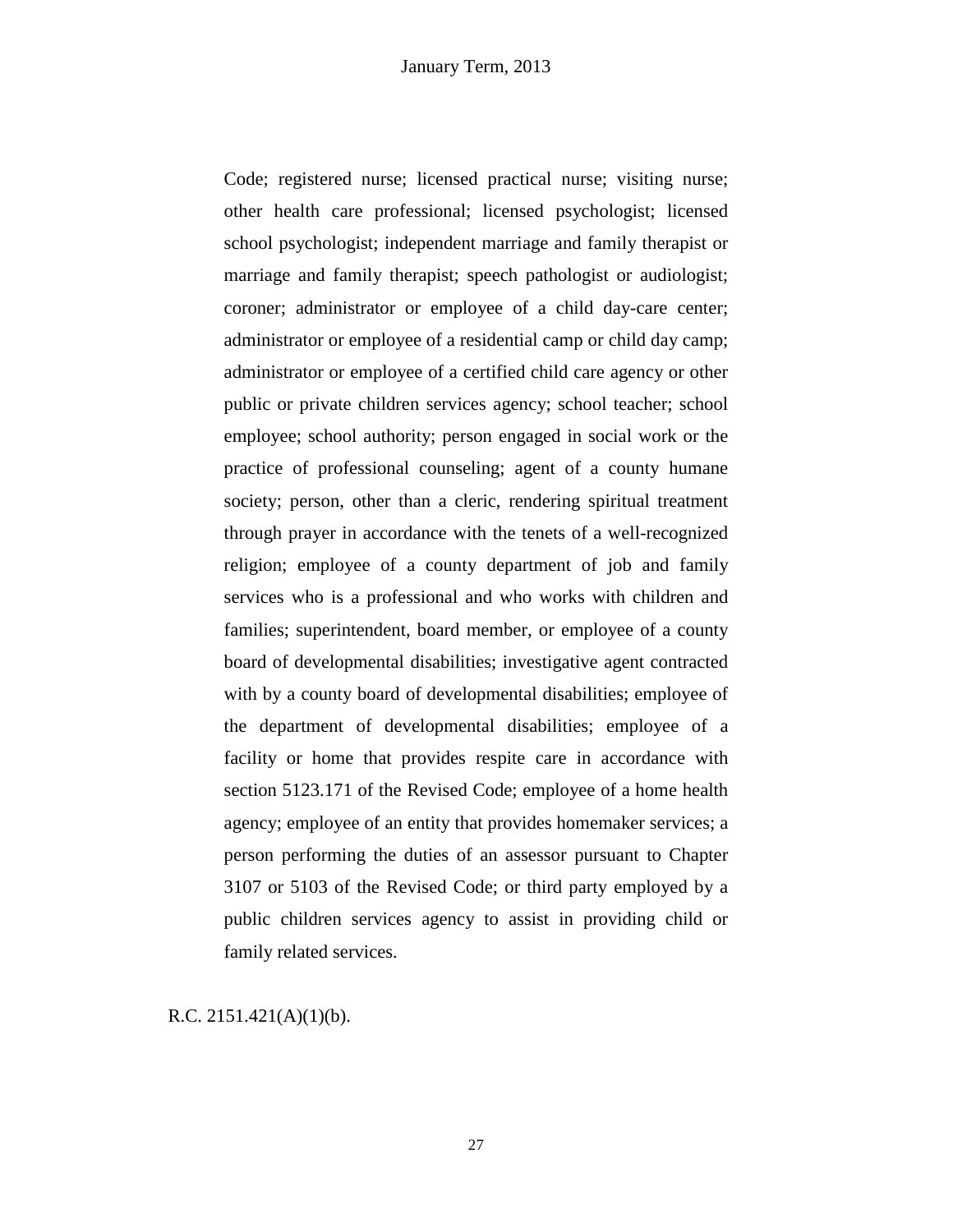**{¶ 80}** The statute recognizes that the designated persons, "when acting in their official or professional capacity, hold unique positions in our society. They are not only the most likely and qualified persons to encounter and identify abused and neglected children, but they are often directly responsible for the care, custody, or control of these children in one form or another." *Yates,* 102 Ohio St.3d 205, 2004-Ohio-2491, 808 N.E.2d 861*,* ¶ 30.

**{¶ 81}** Each of the persons required to report, including teachers, interacts with children in their professional or official capacity independently of a duty to report abuse. Each is in some way already responsible for the care and protection of children. *Id.*

**{¶ 82}** "The primary duty of school officials and teachers \* \* \* is the education and training of young people." *New Jersey v. T.L.O.*, 469 U.S. 325, 350, 105 S.Ct. 733, 83 L.Ed.2d 720 (1985) (Powell, J., concurring). To that end, schools have a legitimate need to maintain a secure and orderly environment in which learning can take place. *Id.* at 340 (majority opinion). Similarly, teachers have "a special responsibility to protect those children committed to their care and control." *Yates*, 102 Ohio St.3d 205, 2004-Ohio-2491, 808 N.E.2d 861, at ¶ 45.

**{¶ 83}** The duty to report abuse does not change the official or professional capacity of teachers or anyone required to report abuse or neglect. The duty is to report knowledge or suspicion of abuse or neglect that the designated persons encounter while doing their ordinary work. Therefore, the duty to report child abuse does not change the primary purpose of the designated professionals' interaction with children.

**{¶ 84}** Moreover, there is absolutely no indication that the General Assembly intended to deputize mandatory reporters as agents of law enforcement. The reporting statute does not impose a duty to ask any questions about suspicious injuries or conditions or to undertake any investigation. A person who is required to report abuse might make inquiry into a suspicious situation, as the

28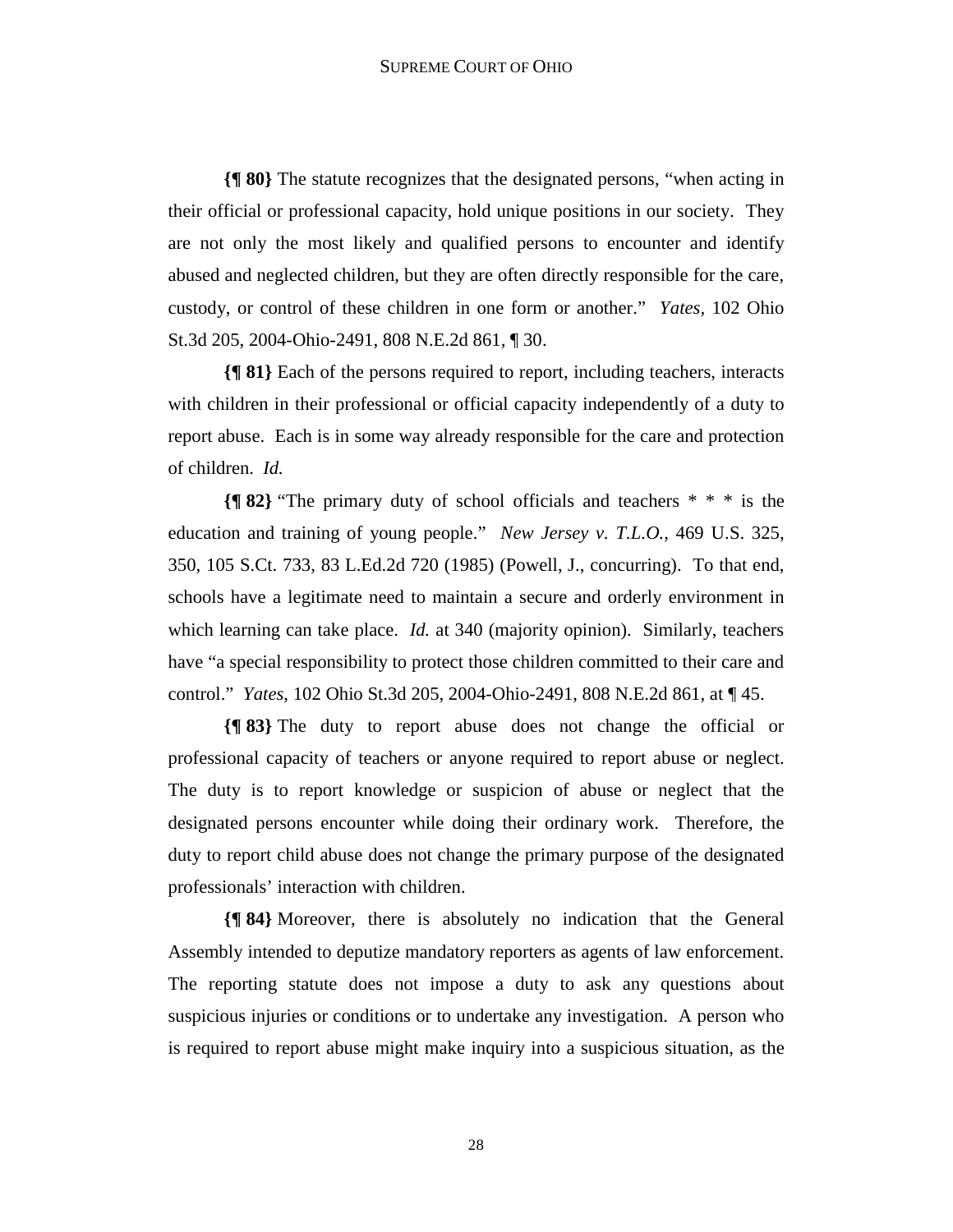teachers here did, but such an inquiry stems not from the statutory duty to report child abuse or neglect. It comes from a professional responsibility or concern for the child—to find out what happened to the child. Teachers, by way of apt example, have a professional responsibility upon observing a student's injuries to inquire about those injuries, to protect that child and the other children in the classroom, and to maintain a safe and structured environment in which learning can take place. It would be negligent, if not reckless, for a teacher to fail to inquire about the source of newly inflicted, serious injuries on a small child in her care, irrespective of R.C. 2151.421.

**{¶ 85}** What the statute requires is actually quite minimal: when teachers, or others who are required to report, encounter suspected abuse or neglect in their official capacity, they must report it. In turn, the children's services agency or the police—not the mandatory reporters—are responsible for investigating the injury or condition "to determine the circumstances surrounding the injuries, abuse, or neglect or the threat of injury, abuse, or neglect, the cause of the injuries, abuse, neglect, or threat, and the person or persons responsible." R.C.  $2151.421(F)(1)$ . That any information received by one who is required to report may cause the state to initiate an investigation or may later be used by the state for another purpose—to prosecute a perpetrator—"does not change the fact that the statements were not made for the state's use." *Muttart,* 116 Ohio St.3d 5, 2007- Ohio-5267, 875 N.E.2d 944, at ¶ 62.

**{¶ 86}** It does not appear that any court has held that a mandatory reporter is an agent of law enforcement when, as here, there is no police involvement in the interview.<sup>3</sup> But several courts have held that a mandatory reporter is not an

1

<sup>3.</sup> My research discloses that there is one Illinois case, a plurality decision, that might be construed to support the majority's position. *People v. Stechly*, 225 Ill.2d 246, 312 Ill.Dec. 268, 870 N.E.2d 333 (2007). But the court in that case stated, "We are not holding that every mandated reporter acts as an agent of law enforcement in every interview." *Id.* at 301. And numerous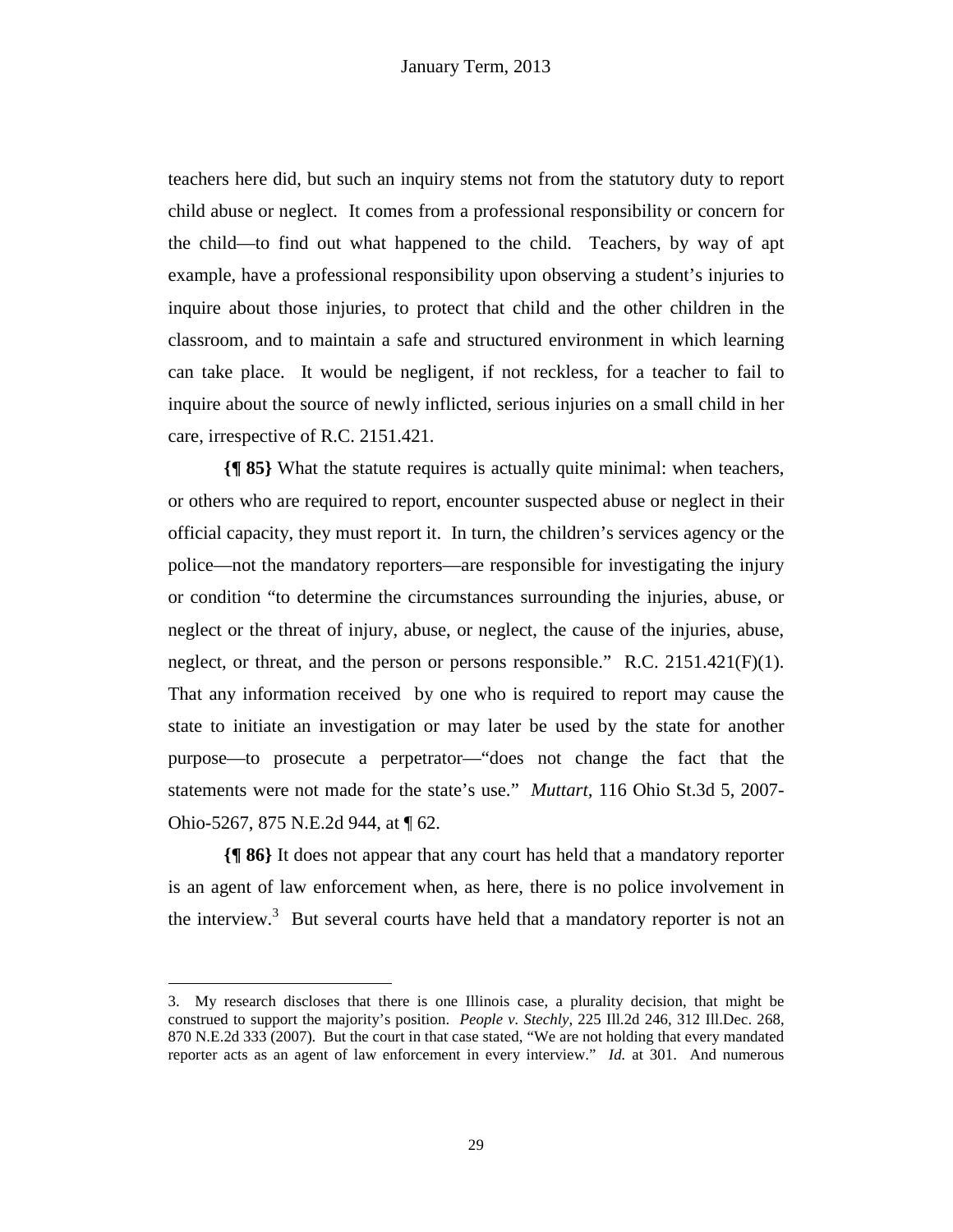agent of law enforcement when there is little or, as here, no police involvement. *E.g., United States v. Squire*, 72 M.J. 285, 288-289 (Armed Forces Cir.2013) (refusing to classify a physician as an agent of law enforcement when there was no direct law-enforcement involvement in the questioning, even though the physician had a mandatory duty to report child abuse, conducted a forensic examination on a child, and completed state-mandated forms to report suspected child abuse; the primary purpose of the interview was medical diagnosis and treatment); *Seely v. State*, 373 Ark. 141, 154-155, 282 S.W.3d 778 (2008) (refusing to classify a social worker as an agent of law enforcement when the police did not "instigate, observe, or participate in" the questioning, even though the social worker was a mandatory reporter and was tasked with interviewing all children brought to the hospital for treatment of physical or sexual abuse; the primary purpose of the interview was to ensure the victim's continued safety and to define the scope of the medical examination); *State v. Spencer*, 2007 MT 245, 339 Mont. 227, 169 P.3d 384, ¶ 18, 20-21 (refusing to classify a licensed foster parent and social worker as agents of law enforcement when there was no indication that the social worker knew that police awaited the results of her interview with a child who was the victim of sexual assault; (1) the social worker's interview was solely for the purpose of counseling the child and (2) the child's statements to the foster parent were spontaneous and not the result of questioning); *Krasky*, 736 N.W.2d at 641-643 (concluding that the primary purpose of a nurse's interview of a child victim was to assess and protect the child's health and welfare in accordance with the state law that required the nurse to report child abuse); *State v. Bobadilla*, 709 N.W.2d 243, 254-255 (Minn.2006) (recognizing that the purpose of the Minnesota statute requiring certain people to report child abuse is to protect the health and welfare of children; therefore, the

decisions in that state call *Stechly* into question. *See, e.g., People v. Richter*, 2012 IL App. (4th) 101025, 365 Ill.Dec. 158, 977 N.E.2d 1257, at ¶ 163.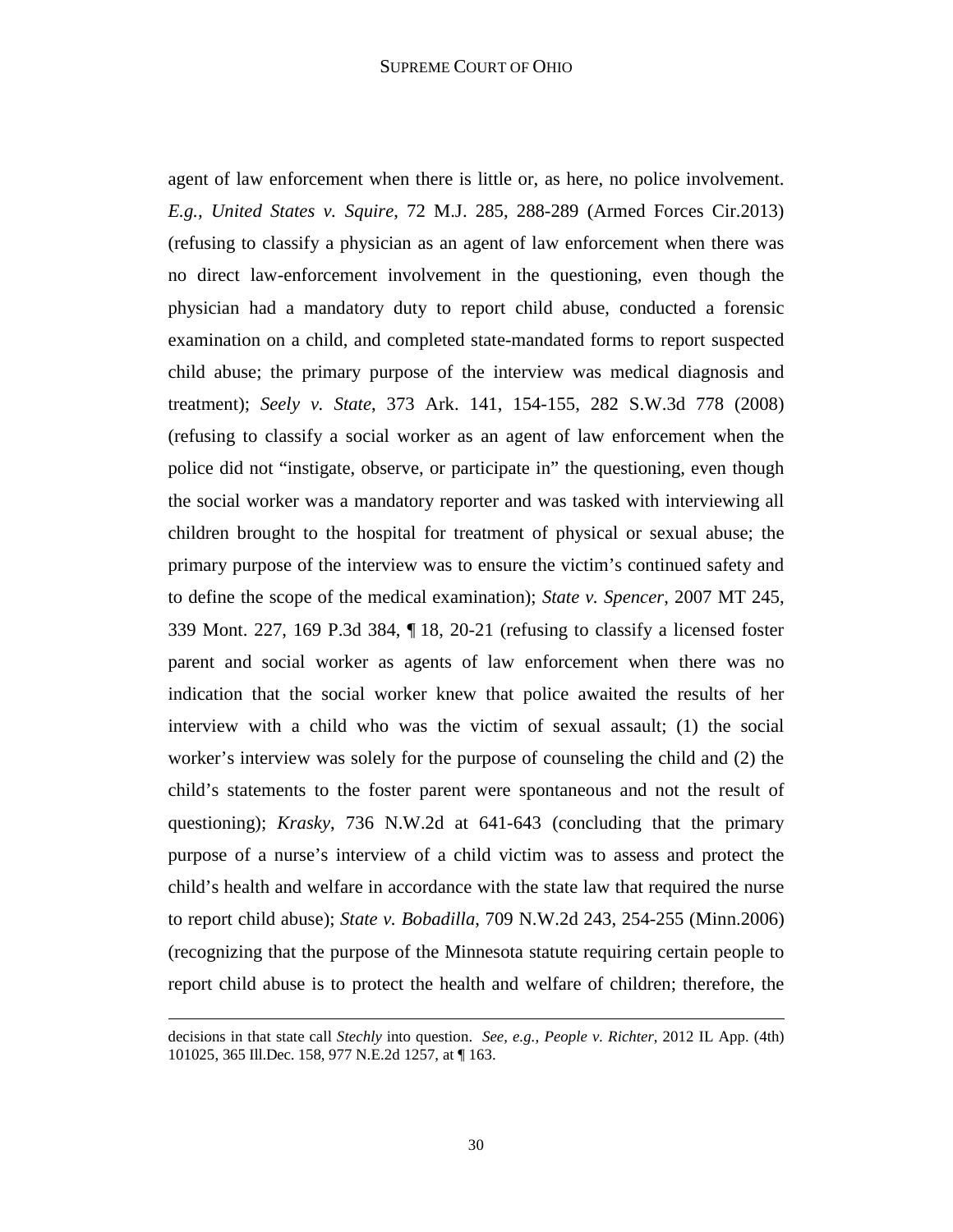primary purpose of a family-services worker's interview of a child was to assess the child's risk, identify any need for social services, protect the welfare of the abused or neglected child, and prevent further abuse, not to produce a statement for trial). $<sup>4</sup>$ </sup>

**{¶ 87}** For all of these reasons, I would hold that a teacher asking a child questions about an injury is not an agent of law enforcement for the purposes of determining whether a statement is testimonial and thus excluded by the Confrontation Clause merely because the teacher has a legal duty to report child abuse pursuant to state statute.

**{¶ 88}** The majority reaches the opposite conclusion and therefore applies the *Davis*, police-interrogation test. By doing so, it proceeds on the assumption that the teachers could have only two purposes for interacting with L.P.—to resolve an emergency or to create evidence against Clark. Because it concludes that there was no emergency, it concludes that the statements were elicited so that they could be used at Clark's trial. That analysis fails to acknowledge the purpose for which the teachers and the student were together in the first place. And it fails to account for a teacher's duty to protect her students and to maintain a secure and orderly classroom in which learning can take place.

**{¶ 89}** What follows is in my view, the far sounder approach.

 $\overline{a}$ 

<sup>4.</sup> If the majority is correct that as a matter of federal constitutional law, a person asking questions of a child is an agent of law enforcement merely because she has a mandatory duty to report child abuse, what is the application of the majority's decision in the 18 states and Puerto Rico, where *any person* who suspects child abuse has a mandatory duty to report? United States Department of Health and Human Services, *Mandatory Reporters of Child Abuse and Neglect,* available at www.childwelfare.gov/responding/mandated.cfm (accessed Aug. 21, 2013).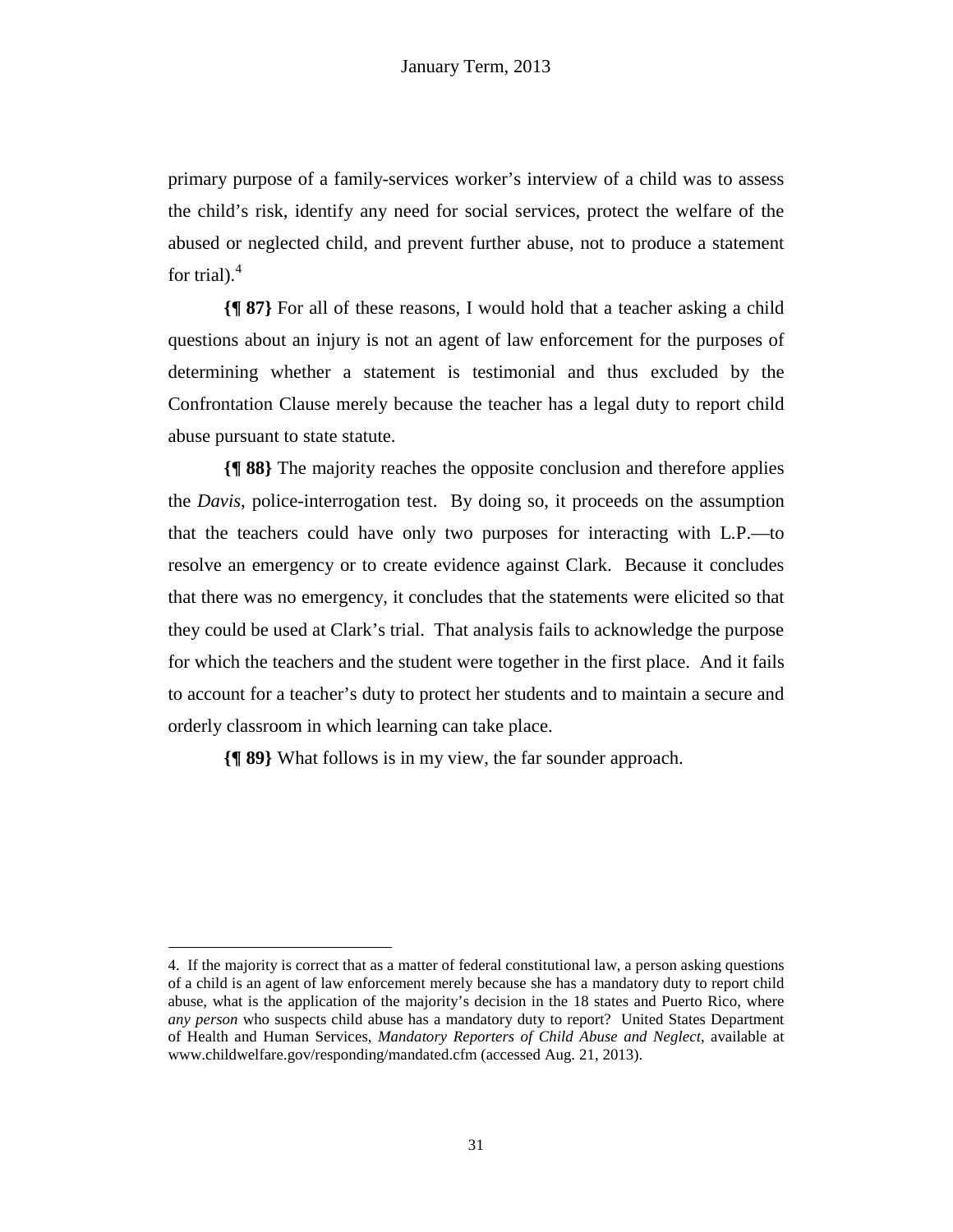## **C**

## **Viewed objectively, the teachers' primary purpose in questioning L.P. was not to accuse Clark or to create evidence for use at his trial**

**{¶ 90}** A reasonable person would believe that Whitley and Jones questioned L.P. to protect him and to maintain a safe and structured classroom, not to create evidence for use at Clark's trial.

**{¶ 91}** Context is important. The teachers' questioning of L.P. bears no resemblance to the formal, stationhouse interrogation in *Crawford*. The questioning took place in a classroom, not in a police station, not at a crime scene, not on a 9-1-1 telephone call. The classroom is a place associated with education and training, nurturing and guidance. Only teachers and students—no police were present in the classroom.

**{¶ 92}** Moreover, the questioning was informal and spontaneous and thus strongly suggests that the teachers were questioning L.P. in an attempt to protect him. Whitley noticed a single injury to L.P.'s eye when they were in the lunchroom. In the classroom, she saw other marks on his face. Shocked by the injuries, Whitley did not yet know how L.P. had been injured. She immediately questioned L.P. on the spot: "Oh, what happened?"<sup>5</sup> Whitley then notified the teacher in charge, Jones. Jones approached L.P. in the classroom. Jones also immediately questioned L.P. on the spot in the classroom. When she first saw L.P., Jones exclaimed "Whoa, what happened?" Jones testified that L.P. seemed "kind of bewildered" but then said something like "Dee, Dee." Jones, wanting to know if L.P. was talking about another child, asked, "Is he big or little?" Jones testified that L.P. said, "Dee is big." Once Jones heard that someone had caused the injuries, she removed L.P. from the classroom to save him from

1

<sup>5.</sup> The questions posed by the teachers are the same as those posed in *Bryant* and approved by the court as not eliciting testimonial statements, even when posed by police officers. *Bryant*, U.S. at \_\_\_, 131 S.Ct. at 1166, 179 L.Ed.2d 93.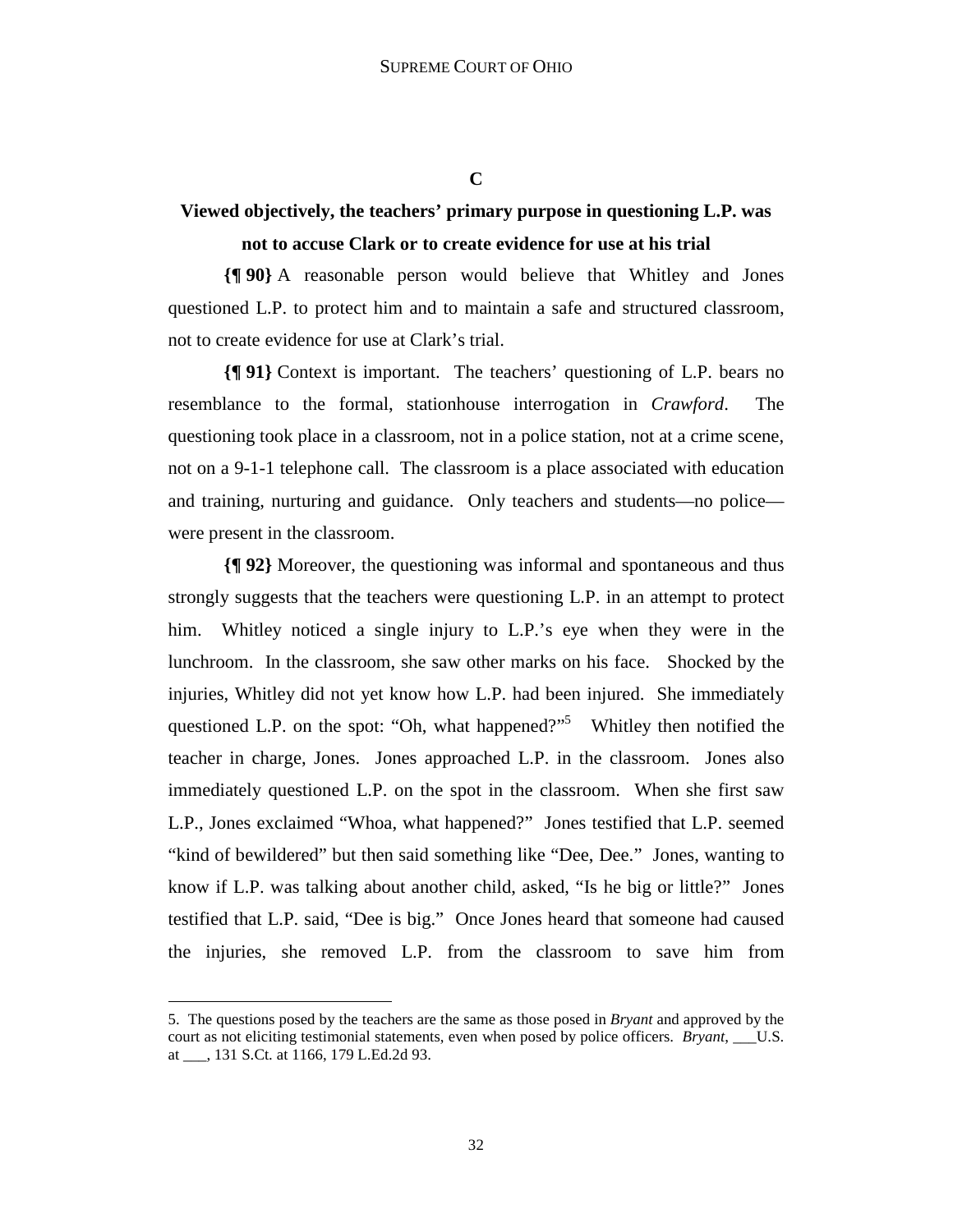embarrassment and to avoid alarming any of the other children. In other words, Jones removed L.P. from the classroom to maintain order in the classroom.

**{¶ 93}** The questioning was also fluid and somewhat confusing. L.P. was very young, only three and one-half years old, and had been seriously injured. Jones testified that L.P. seemed "bewildered." L.P.'s statements were reflexive because he answered a different question than the one asked. When asked what happened, L.P. answered not "what" but "who." As the teachers were questioning the child, they did not know whether a person had deliberately caused the injuries or whether the child might have fallen or accidentally been hurt. They did not know whether he had an eye infection, whether another student had elbowed him, or whether L.P. had accidentally stuck a pencil in his own eye. They did not know if the injuries had happened at home, at school, or somewhere else. Even when they heard what they thought was a name, they had no way of knowing whether L.P.'s injuries were a result of abuse or of an accidental injury from playing with another child. It was only when they learned that Dee was big that they began to understand that an adult, not a child, had caused the injuries. The teachers' questioning allowed them to understand that Dee, someone whose name they did not recognize, had caused the injuries. Therefore, it enabled them to determine that L.P.'s injuries had not been caused by anyone in the school. The teachers' questions allowed them to determine whether something was happening in the classroom or on the school grounds that they needed to address, i.e., to protect L.P. at that moment, and to maintain order in the school.

**{¶ 94}** An objective witness would reasonably believe that the teachers' questions enabled them to adequately assess the risk of harm for both L.P. and the other children in the school, that when they asked L.P. what had happened, it was to understand how he had been injured and, if necessary, to protect him and the other students from a school-based danger and to maintain a secure and orderly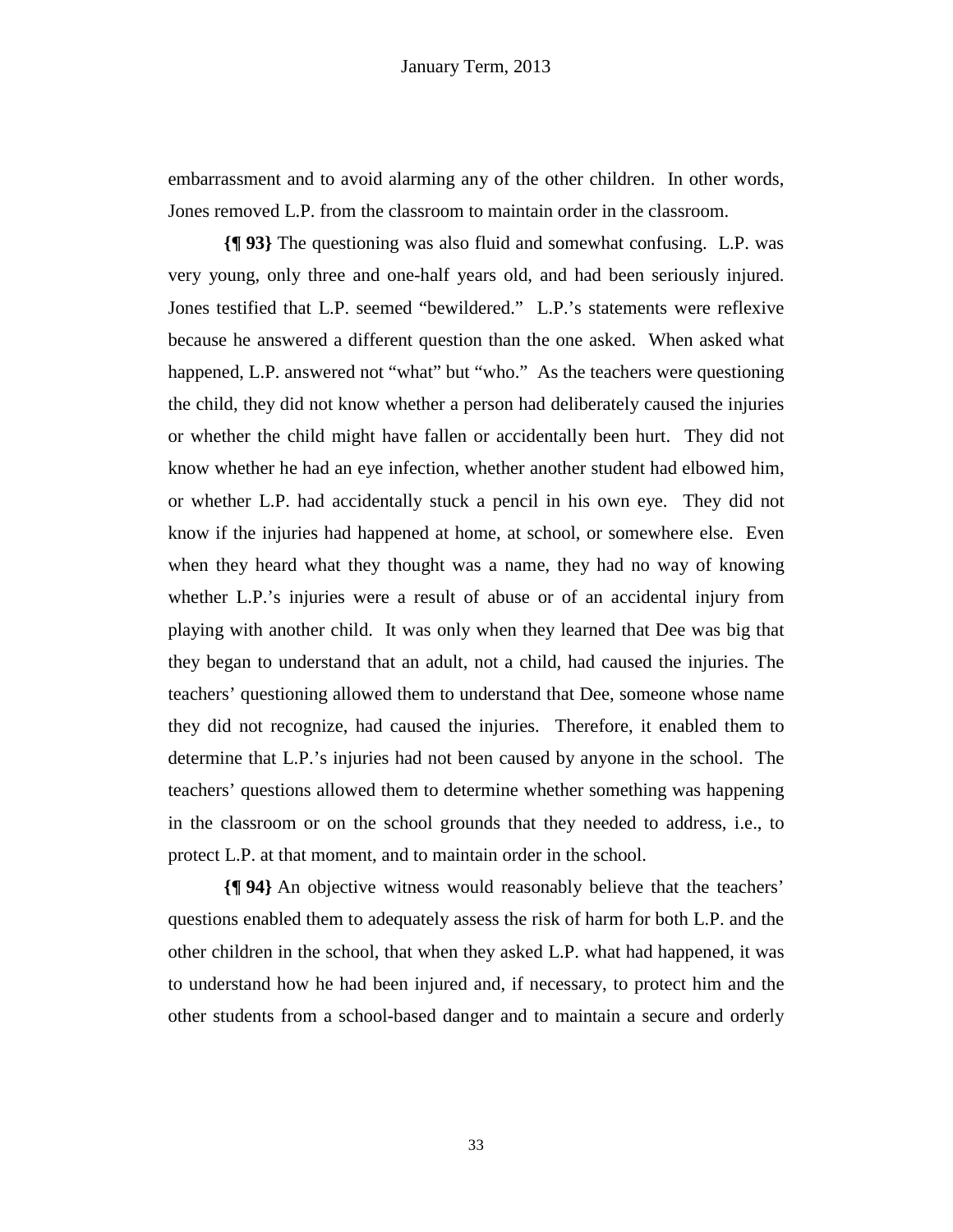classroom in which learning could take place, not to create evidence for Clark's trial.

**D** 

## **The wake of the majority's decision: the state of the law in Ohio**

**{¶ 95}** The majority reaches an illogical result, the straightforward application of which dictates that when a teacher notices that a child is hungry and asks whether the child had breakfast, the teacher is a police interrogator because the child might disclose reportable neglect. When a licensed psychologist questions a child about insomnia, the majority would conclude, the psychologist is a police interrogator because the child might disclose reportable abuse. When a dentist observes an injury in a child's mouth and asks the child "what happened," under the majority holding, the dentist is an agent of law enforcement for Confrontation Clause purposes. Common sense dictates that those conclusions are incorrect. So does our case law. *See Muttart*, 116 Ohio St.3d 5, 2007-Ohio-5267, 875 N.E.2d 944, at ¶ 63 (statements made to a social worker and counselors—who are required to report suspected abuse—did "not even remotely" implicate the evils that the Confrontation Clause was designed to avoid, because the statements were elicited for the purpose of medical diagnosis and treatment), and *Arnold*, 126 Ohio St.3d 290, 2010-Ohio-2742, 933 N.E.2d 775, ¶ 33 (statements made to a social worker—who is required to report abuse—for the purpose of medical diagnosis and treatment were not testimonial). *See also In re J.M.*, 4th Dist. Pike No. 08CA782, 2009-Ohio-4574, at ¶ 49 (concluding that *Muttart* foreclosed the argument that out-of-court statements are testimonial merely because they are made to a mandatory reporter). At least before today, it did.

**{¶ 96}** The majority effectively overrules *Muttart* and modifies the bedrock of *Stahl.* At first blush, the holding in *Stahl*—that an adult's statements to a medical professional are analyzed under the objective-witness test—would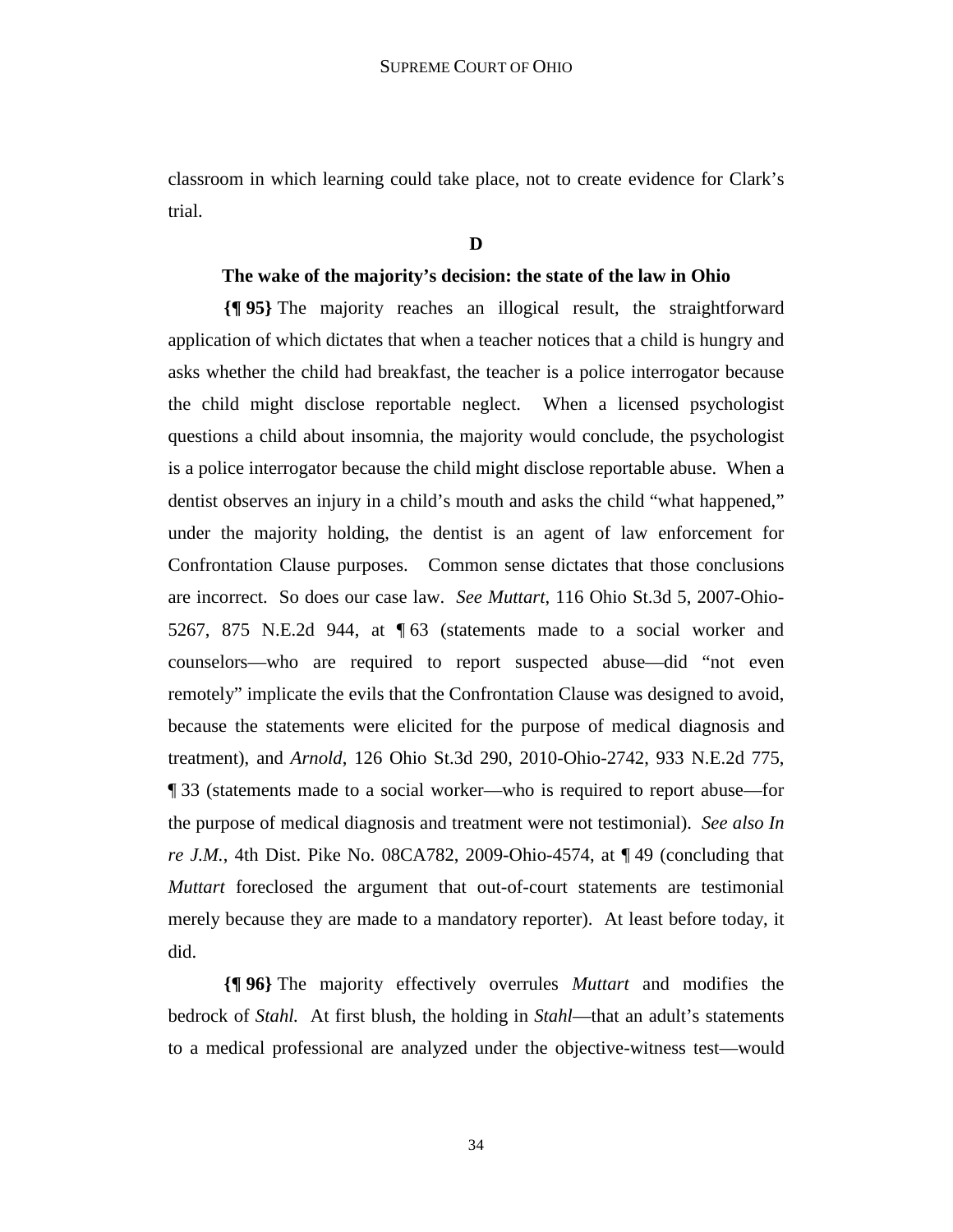remain undisturbed. In *Stahl,* we applied the objective-witness test to a woman's out-of-court statements to a nurse practitioner. A nurse practitioner is required to report suspected child abuse or neglect. *See* R.C. 2151.421(A)(1)(b). According to the majority's reasoning in the present case, statements to a nurse practitioner performing a sexual-assault examination on a child would be analyzed under the *Davis*, police-interrogation test, not the objective-witness test used in *Stahl*. Confrontation Clause law does not countenance such a conclusion. *See Siler*, 116 Ohio St.3d 39, 2007-Ohio-5637, 876 N.E.2d 534, at ¶ 41 (declining to apply the objective-witness test when a police officer questioned a child because the identity of the interrogator, not the age of a declarant, determines which test should be applied).

**{¶ 97}** The problems with the majority's decision do not end there.

**{¶ 98}** Consider that the duty to report abuse includes the duty to report a suspicion about abuse or neglect of persons with developmental disabilities. R.C.  $2151.421(A)(1)(a)$  (the duty to report abuse or neglect extends to the age of 21 for persons with developmental disabilities) and 5123.61(C) (imposing a duty to report suspected abuse or neglect of a person with mental retardation or developmental disabilities on several classes of people, including licensed nurses). The majority's holding now requires that statements made to a nurse practitioner by an adult who does not have a developmental disability must be assessed under the objective-witness test, but statements to a nurse practitioner by an adult with developmental disabilities must be analyzed under the *Davis* policeinterrogation test because the nurse practitioner has a mandatory duty to report suspected abuse or neglect of that patient.

**{¶ 99}** It gets more complicated.

**{¶ 100}** Under R.C. 5101.61, certain people, including registered nurses, have a duty to report suspicions of abuse, neglect, or exploitation of an adult who is at least 60 years of age and who is "handicapped by the infirmities of aging or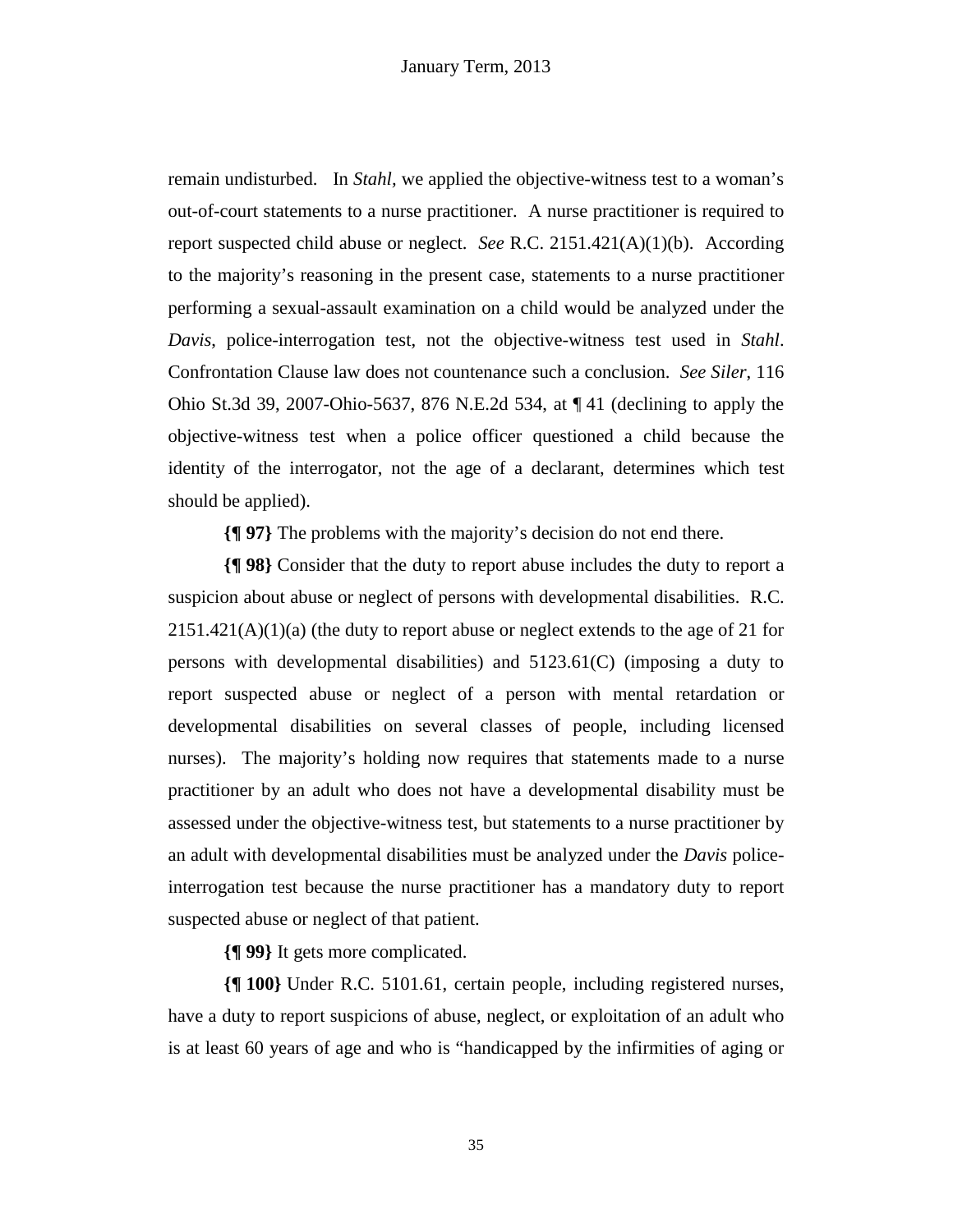who has a physical or mental impairment which prevents the person from providing for the person's own care or protection." R.C. 5101.60. Under today's ruling, *Stahl* has been refined to require that statements made by those adults are also analyzed under the *Davis* police-interrogation test.

**{¶ 101}** The net effect of the majority's holding is to treat differently outof-court statements made by those who are the most vulnerable and the most in need of protection—children, people with developmental disabilities, and the elderly—from those made by most adults. This approach is far from what the court in *Crawford* intended and far from the evils that the Sixth Amendment was intended to thwart.

**{[102}** The majority's holding is, in reality, an attack on Evid.R. 807,<sup>6</sup> which permits admission of certain hearsay statements made by child victims

6. Evid.R. 807(A) provides:

1

An out-of-court statement made by a child who is under twelve years of age at the time of trial or hearing describing any sexual act performed by, with, or on the child or describing any act of physical violence directed against the child is not excluded as hearsay under Evid.R. 802 if all of the following apply:

<sup>(1)</sup> The court finds that the totality of the circumstances surrounding the making of the statement provides particularized guarantees of trustworthiness that make the statement at least as reliable as statements admitted pursuant to Evid.R. 803 and 804. The circumstances must establish that the child was particularly likely to be telling the truth when the statement was made and that the test of cross-examination would add little to the reliability of the statement. In making its determination of the reliability of the statement, the court shall consider all of the circumstances surrounding the making of the statement, including but not limited to spontaneity, the internal consistency of the statement, the mental state of the child, the child's motive or lack of motive to fabricate, the child's use of terminology unexpected of a child of similar age, the means by which the statement was elicited, and the lapse of time between the act and the statement. In making this determination, the court shall not consider whether there is independent proof of the sexual act or act of physical violence.

<sup>(2)</sup> The child's testimony is not reasonably obtainable by the proponent of the statement.

<sup>(3)</sup> There is independent proof of the sexual act or act of physical violence.

<sup>(4)</sup> At least ten days before the trial or hearing, a proponent of the statement has notified all other parties in writing of the content of the statement,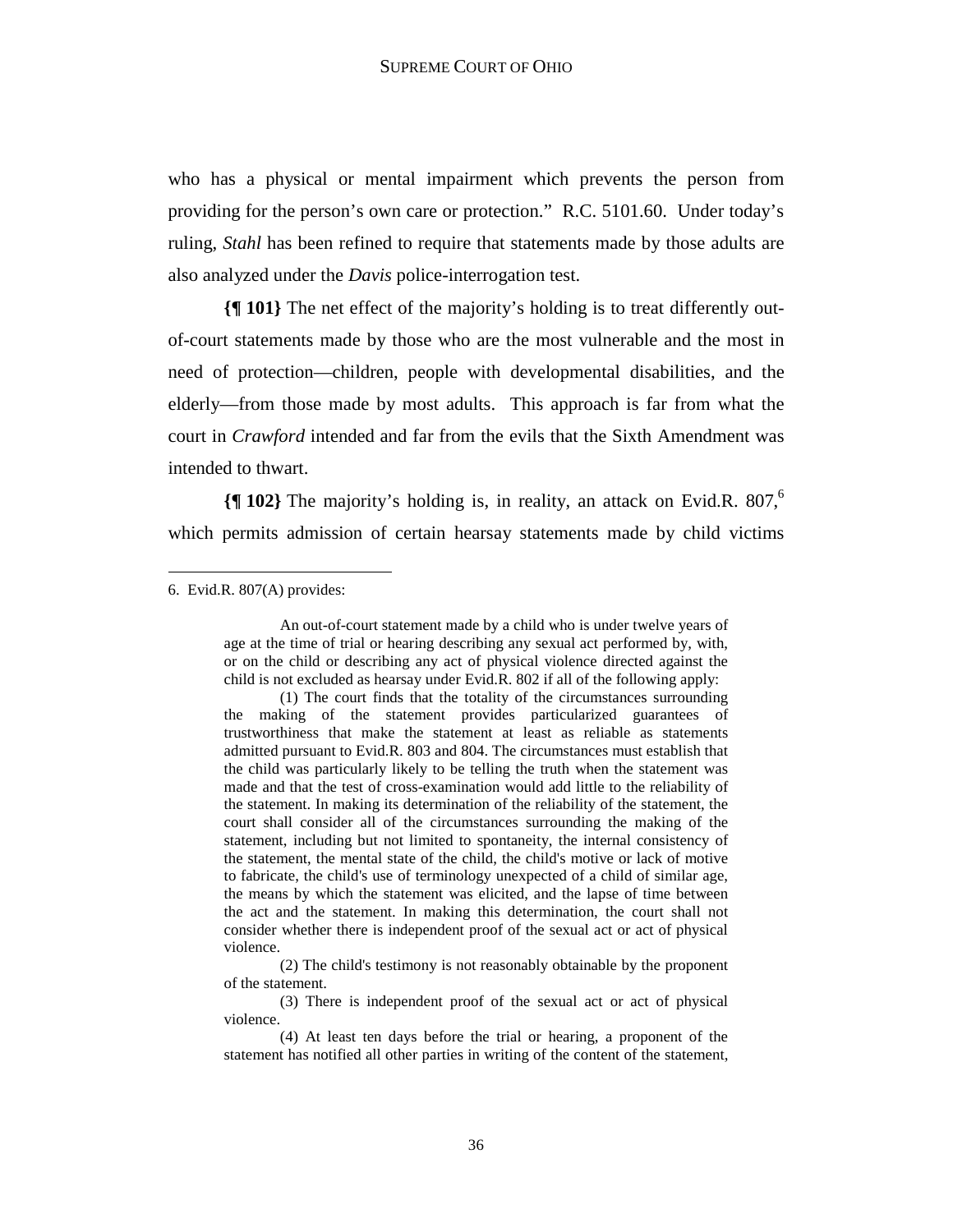about physical or sexual abuse. Even though the state-law evidentiary issue is not before us, it occupied more than half of the oral-argument time in this case. The majority's insistence on undermining Evid.R. 807 wreaks havoc on our Confrontation Clause analytical framework.

**{¶ 103}** More troubling, the majority creates a beneficial catch-22 for pedophiles and other abusers of children. The very people who have the expertise and opportunity to recognize child abuse are now *prohibited* in Ohio from testifying about any out-of-court statements that a child makes about abuse or neglect when the child, for whatever reason, is unable to testify.

**{¶ 104}** Child abusers often evade prosecution because the victims are unable to disclose the abuse, let alone testify. Evid.R. 807, which applies only when the child victim's testimony is not reasonably obtainable, sought to ameliorate the difficulty in securing prosecutions in these difficult cases. Under the majority's rule, if a child victim of abuse is not able to testify, a mandatory reporter's testimony regarding the child's out-of-court statements about the abuse is barred by the Confrontation Clause. The majority is well aware that in the converse situation, when a child victim is able to testify, hearsay testimony about the abuse is then barred by Evid.R. 807.

**{¶ 105}** Children in Ohio will go unprotected.

 $\overline{a}$ 

**{¶ 106}** And the majority reaches its result by misapplying the United States Supreme Court's precedent in Confrontation Clause law. Its rationale is so faulty that it invites that court to now address the issues that it reserved in *Davis*  and to provide uniform guidance on the issue of the effect, for Confrontation Clause purposes, of a duty to report child abuse. I can only hope that four justices vote to accept that invitation.

the time and place at which the statement was made, the identity of the witness who is to testify about the statement, and the circumstances surrounding the statement that are claimed to indicate its trustworthiness.